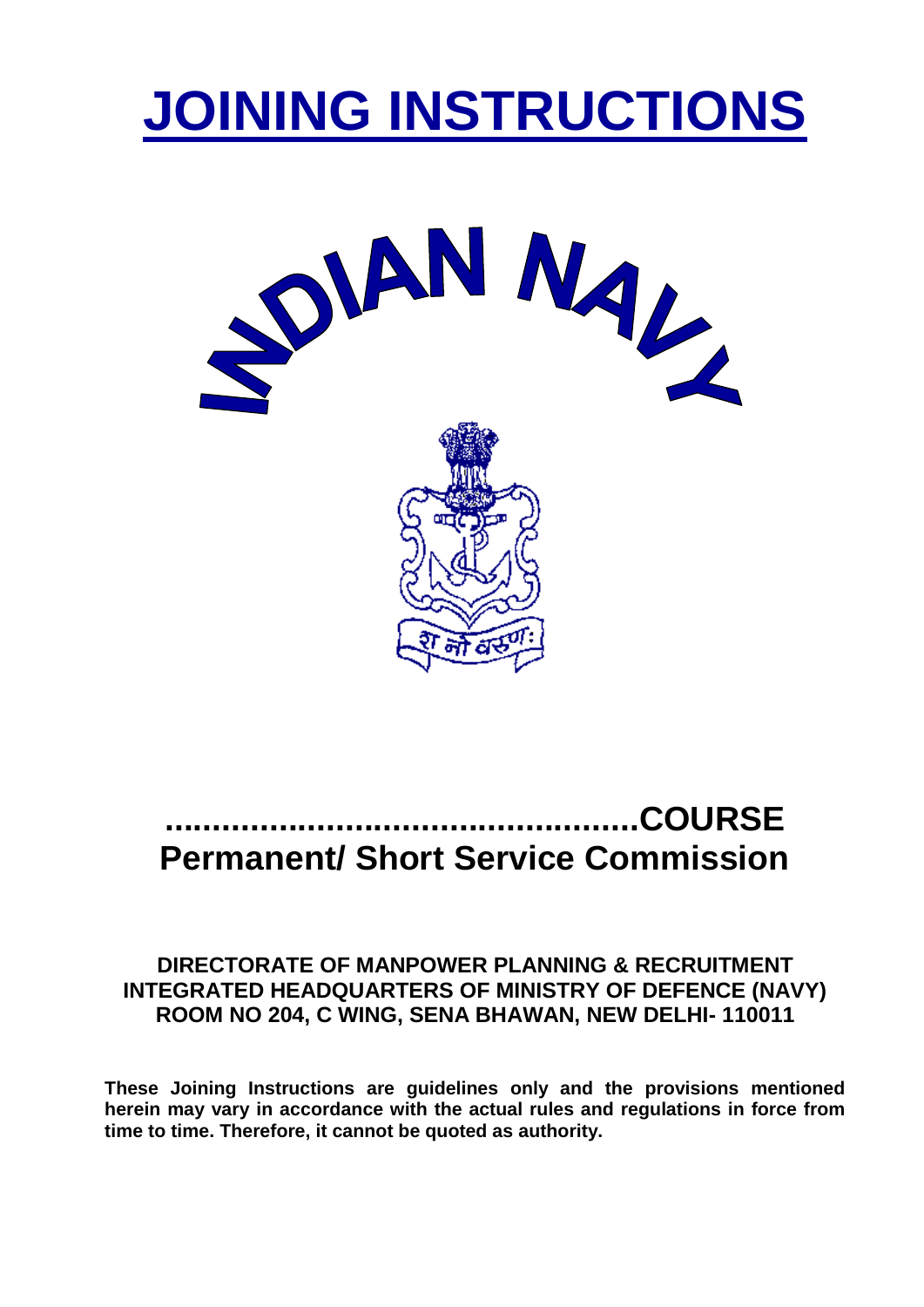#### **LETTER OF ACKNOWLEDGEMENT (Fax/Speed Post/ Courier)**

| Name of the Candidate |  |
|-----------------------|--|
| (In block letters)    |  |
| <b>Address</b>        |  |
|                       |  |

Ph No:

The Commandant (for Training Captain) Indian Naval Academy Naval Academy PO, Ezhimala Kannur 670310, Kerala **Fax No: 04985-224165** 

# **SELECTION UNDER PERMANENT/ SHORT SERVICE COMMISSION**

# **COURSE\_\_\_\_\_\_\_\_\_\_\_\_\_\_\_\_\_\_\_\_\_\_**

Sir,

1. I have the honour to acknowledge the receipt of Integrated Headquarters, Ministry of Defence (Navy) Letter OF/ \_\_\_\_\_\_\_\_ dated \_\_\_\_\_\_\_\_\_\_\_\_\_\_\_ selecting me for training as a Sub Lieutenant/ Cadet (Permanent/ Short Service Commission).

2. I confirm that I will report to the Commandant, Indian Naval Academy on The training commencing on **EXECUTE:** 

3. I expect to reach Payyanur railway/ bus station at \_\_\_\_\_\_\_\_ (Time) on \_\_\_\_\_\_\_\_\_\_\_ (Date) by \_\_\_\_\_\_\_\_\_\_\_\_\_\_\_\_\_\_\_\_\_\_\_\_\_\_\_\_\_\_\_\_\_\_\_\_\_\_\_ (name and number of train/ bus).

Yours faithfully,

#### **Copy to**: -

The Director of Manpower Planning & Recruitment (OI&R Section) Integrated Headquarters, Ministry of Defence (Navy) Room No 204, C-Wing, Sena Bhavan New Delhi 110011 **By Post Only**

**\_\_\_\_\_\_\_\_\_\_\_\_\_\_\_\_\_\_\_\_\_\_\_\_\_\_\_\_\_\_\_\_\_\_\_\_\_\_\_\_\_\_\_\_\_\_\_\_\_\_\_\_\_\_\_\_\_\_\_\_\_\_\_\_\_\_\_\_\_\_ Note**: Send the original of the acknowledgement to Commandant, Indian Naval Academy immediately on receipt of the Joining Instructions. Duplicate copy is to be sent to The Director of Manpower Planning & Recruitment (OI&R Section) by post only.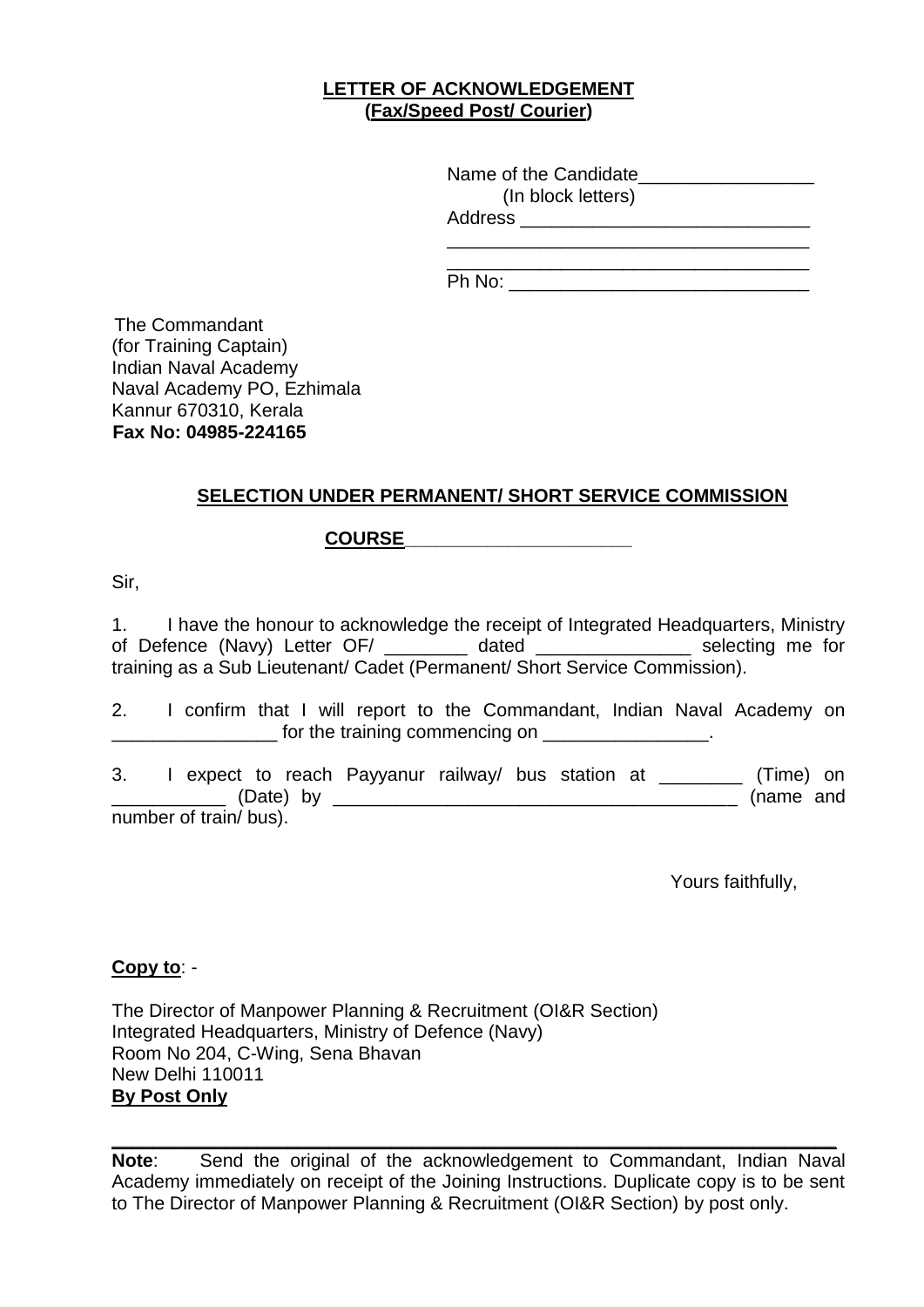# **EZHIMALA – GOD'S OWN LAND**

1. The name 'Ezhimala' is believed to have been derived from the seven hills ('Ezhu' means seven and 'Mala' means hill in Malayalam) that dominate the skyline of this area. The place was also known as 'Elimalai' meaning 'Rat Hill' ('Eli' in Malayalam means rat). Yet another legend has it that the name was derived from 'Ezhil Malai' meaning Land of Beauty ('Ezhil' means beauty). Folklore has it that the seven hills are parts of the 'Rishabadri' mountain that fell to earth when Lord Hanuman was carrying the mountain with Mrita Saniivani and other herbs to Lanka for Lakshaman's treatment after he was critically injured and lying in coma during the epic battle of Ramayana. As though, to substantiate this, the area has many rare medicinal herbs.

2. **History**. During the Sangam era, approximately 1500 years ago, 'Ezhimala' was known as 'Ezhimalai'. Sangam literature gives us a vivid picture of the life of people at Ezhimala. In 500 AD there were three main kingdoms spanning the modern state of Kerala viz, Aynad in the South, Cheranad in the Centre and Ezhimalai and in the North. The modern districts of Kannur and Kasargode were part of Ezhimalainad ruled by 'Nanan'. At its zenith Nanan's rule extended up to Wynad and Gudalur in the foothills of the Western Ghats, bordering the present day Mysore district in Karnataka. It is believed that Nanan buried an immense treasure of coins in 491 AD in the foothills of Ezhimala. The Kolathiri Raja took over the reins of the kingdom from the Nanan dynasty in the  $14<sup>th</sup>$ century AD. The Kolathiri Raja translated the name 'Ezhimalai' into 'Saptasilam' for the seven hills that dominate the area. In the  $18<sup>th</sup>$  century Tipu Sultan captured the area and it fell into the hands of the British, after they defeated Tipu Sultan in the third Mysore War.

3. **Location**. Indian Naval Academy, Ezhimala is situated approximately 35 km North of Kannur (Cannanore) and 135 km South of Mangalore, on the West Coast of peninsular India.

4. **Accessibility**. Indian Naval Academy is well connected by rail and road. The nearest railway station is at Payyanur, a town located 10 km away from the naval base. Payyanur is situated along NH 17 between Mangalore and Kannur. The broad gauge railway line links Payyanur to Mumbai and other major cities in Western, Central and Northern India via the Konkan Railway. The broad gauge rail network also links Payyanur to Chennai and other major cities in Eastern India (via Chennai) and Southern India (via Palakkad). The nearest airport is located at Mangalore, about 135 km from Indian Naval Academy. An international airport is also situated at Kozhikode, 165 km south of the Academy. There is regular private bus service between Indian Naval Academy, Payyanur and Kannur.

5. **Climate**. Ezhimala has a tropical climate. Exceptionally heavy rainfall is experienced during monsoons, which last from May/June to December. The summer months ie from March to May/June are hot and humid. The period between January to March is mild. The average annual rainfall is about 350 cm and temperatures range between 21 $\degree$  to 31 $\degree$  C during November to February and 27 $\degree$  to 38 $\degree$  C in summers. The relative humidity in the area is fairly high through the year.

6. **Clothing**. Tropical clothes are worn throughout the year. Light woollens may however be carried for wearing while visiting Ooty/ Bangalore/ Wayanad during the course of training.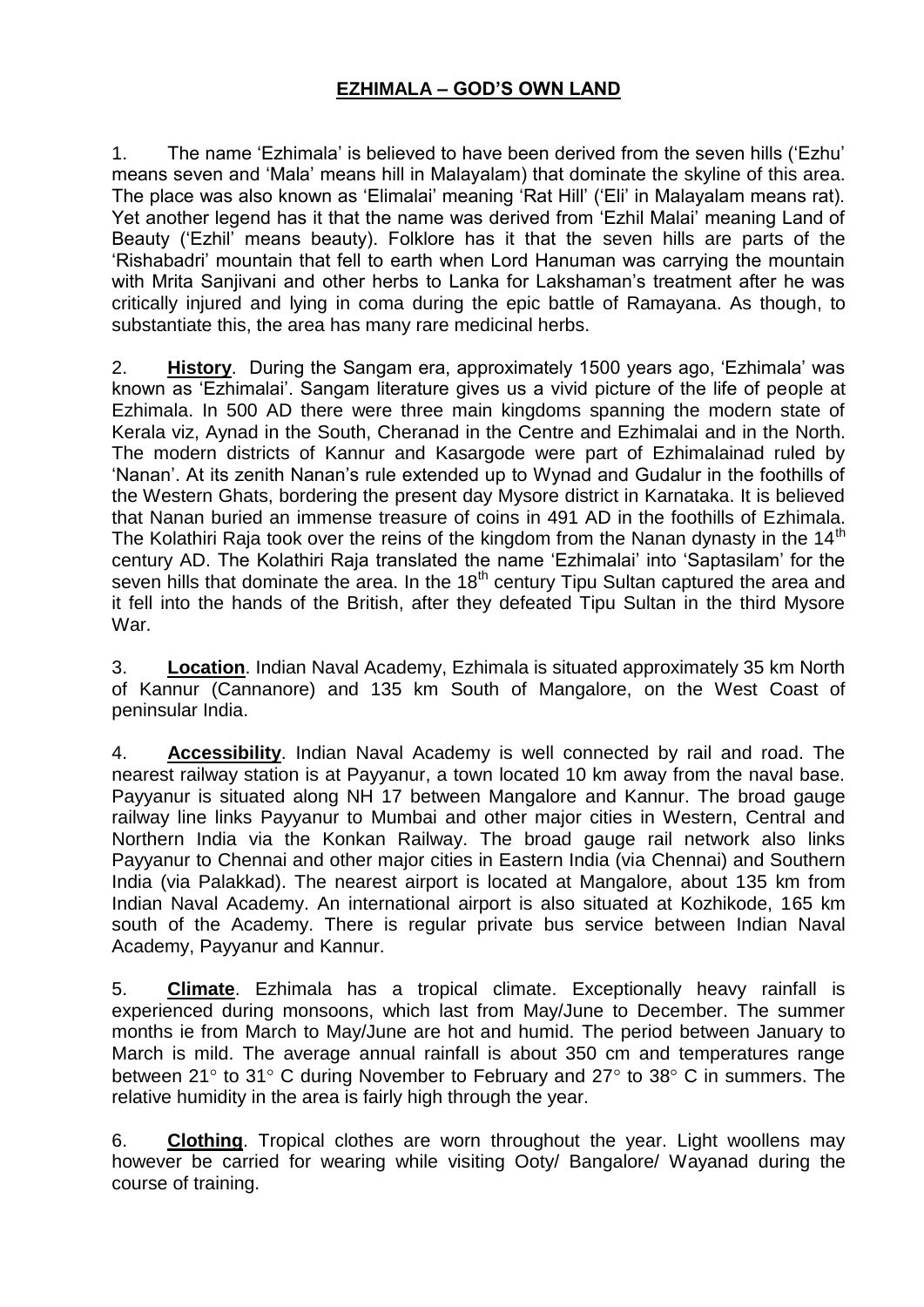7. **Languages Spoken**. Malayalam is the lingua franca of the area. However English can be understood and spoken by majority of the local population. Hindi is understood, but not spoken by the people.

# **USEFUL ADMINISTRATIVE DETAILS**

8. **Postal Particulars**. The Indian Naval Academy has a full-fledged post office. The postal and telegraphic address during your stay at the Academy will be as follows:-

| (a) | <b>Postal Address.</b>      | Sub Lieutenant<br>Indian Naval Academy, Naval Academy PO<br>Ezhimala, Kannur, Kerala 670310 |
|-----|-----------------------------|---------------------------------------------------------------------------------------------|
| (b) | <b>Telegraphic Address.</b> | Sub Lieutenant<br>Indian Naval Academy, Naval Academy PO<br>Ezhimala, Kannur, Kerala 670310 |

(c) **Official Address**. All official letters must be addressed to The Commandant, Indian Naval Academy on the following address:-

> The Commandant (for Training Captain) Indian Naval Academy, Naval Academy PO Ezhimala, Kannur, Kerala 670310

#### 9. **Official E-Mail Address**.

**ina-navy@nic.in**

#### 10. **Important Telephones/Fax**.

| <u>Ser</u> | <b>Designation</b>             | Telephone                   | Fax           |
|------------|--------------------------------|-----------------------------|---------------|
| (a)        | <b>Commander Training Team</b> | 04985-223700                | 04985-224165  |
| (b)        | Adjutant                       | 04985-224164<br>9446400188  | 04985-224164  |
| (c)        | <b>Flotilla Duty Officer</b>   | 04985-222 786<br>9446507980 | 04985-222 482 |

11. **Travelling**. You are entitled to travel by train in II AC and are to travel at your own expense while joining the Indian Naval Academy. The amount expended on your journey to the Academy will be reimbursed on joining, after producing the journey ticket. The nearest railway station from the Academy is Payyanur. Trainees arriving from various destinations should preferably disembark at Payyanur Station. Payyanur station can be reached as follows:-

(a) **Rail**. All trains on the Konkan Railway route except Rajdhani Express (plying between Delhi - Thiruvananthapuram), Sampark Kranti Express (plying between Chandigarh – Thiruvananthapuram), Jodhpur Express (plying between Jodhpur – Thiruvananthapuram) and Jaipur Maru Sagar Express (plying between Jaipur – Ernakulam) halt at Payyanur. The nearest stop for Rajdhani, Sampark Kranti, Jodhpur and Jaipur Maru Sagar Express is Kannur.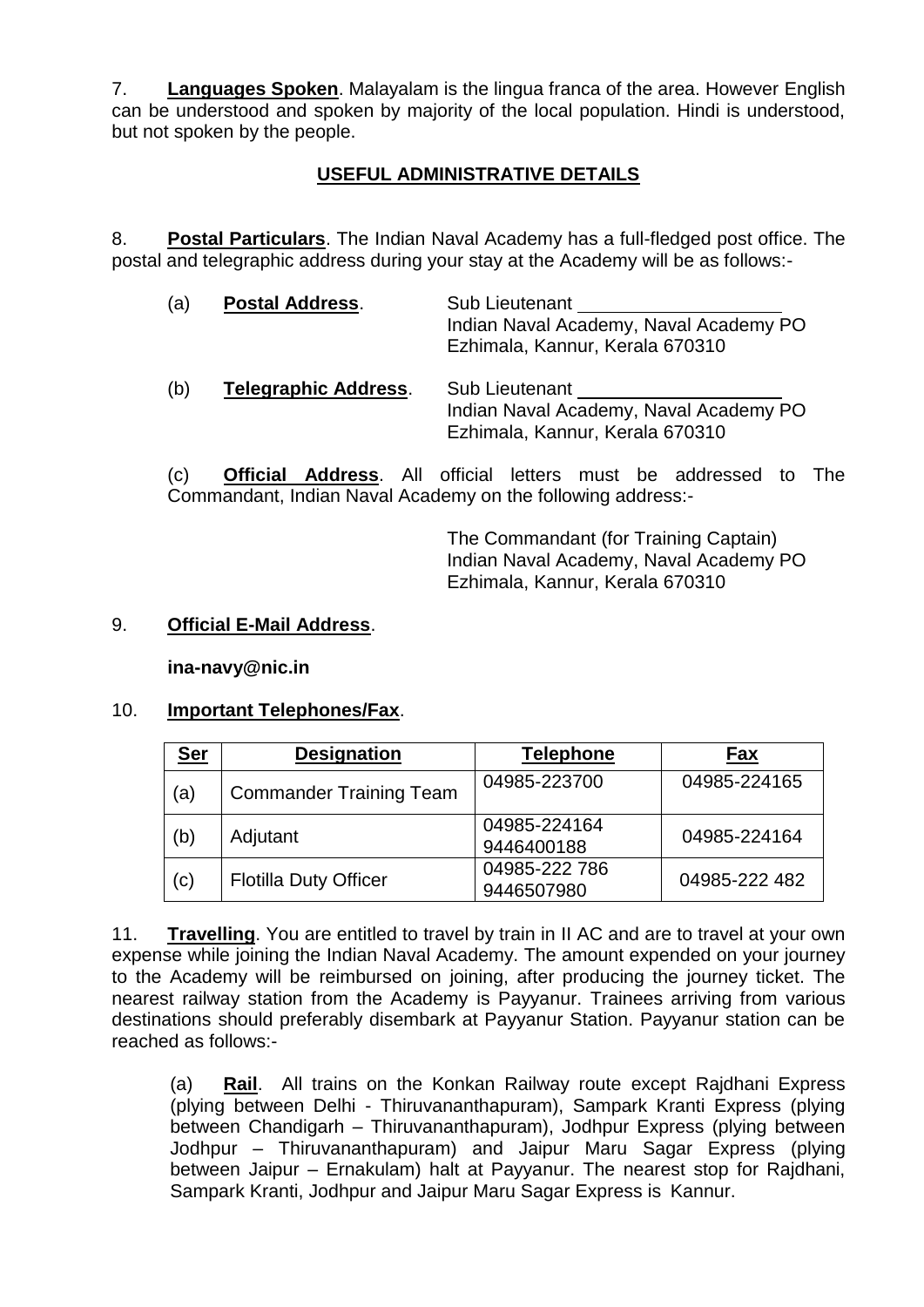(b) **Road**. NH 17 connects Payyanur with Kannur and Mangalore. There are regular state government and private bus services connecting Payyanur to Kannur and Mangalore. Trainees arriving by bus are to disembark at Payyanur bus stand (located within Payyanur town, about four km from railway station).

(c) **Air**. Payyanur does not have an airport. The nearest airport is located at Mangalore, 135 km from Payyanur. Indian Airlines, Jet Airways and a number of privated airlines operate services to and from Mangalore. The other airport is at Kozhikode (Calicut), 165 km from Payyanur. Both, Mangalore and Kozhikode, are well connected to Payyanur by road and rail.

12. **Transport to Indian Naval Academy**. You are required to intimate your arrival particulars to Indian Naval Academy, Ezhimala, by fax/ telegram / speed post/ e-mail at the earliest. A reception cell would be set up at Payyanur Railway Station on the days mentioned on your call letter. A suitable transport would be provided to convey you from Payyanur railway station to the Academy. If you arrive by any other means, you are requested to reach the Payyanur railway station on your own. The Payyanur/ Kannur bus stand and railway station are well connected by bus service/ auto rickshaw service. If you arrive on any other day, you are to make your own arrangements to reach the Academy.In case of any difficulty or doubt you may contact the Training Office/ Flotilla Duty Officer, Indian Naval Academy on telephone.

# 13. **Clothing**.

(a) **Personal Clothing**. A list of the minimum essential items required to be brought along by gentleman trainees and women trainees while reporting to the Indian Naval Academy is given at Appendix A and B. It is requested that all clothing/items indicated in the appendices mentioned ibid be necessarily carried while reporting for training. Additional clothing/items required thereafter shall be made available at the Academy.

(b) **Uniform**. Various naval uniforms will be stitched for you on arrival at the Academy. While most of the uniform would be issued to you, you will be required to pay for certain uniform items and the stitching charges as per laid down rates. On completion of the course you will be required to carry all the uniforms.

(c) **Miscellaneous Clothing**. You will be required to purchase/ stitch certain items of personal clothing at the Academy. These would include squadron vests, squadron shorts, squadron T-shirts, Academy T-Shirts, Academy Track Suit, Academy Blazer, a lounge suit, Academy Tie and Academy Muftis.

14. **Documents**. The candidates are to hand over the original and two unattested photocopies each of the under mentioned documents on arrival at Indian Naval Academy:-

- (a) Own Risk Certificate (Appendix C).
- (b) Declaration (Appendix D).
- (c) Bond (Appendix E to be executed jointly by the parent/guardian and the selected candidate on non-judicial stamp paper of a value of Rs 100/- or as applicable to the state of your residence).
- (d) Agreement (Appendix F to be signed by the candidate selected for the grant of commission).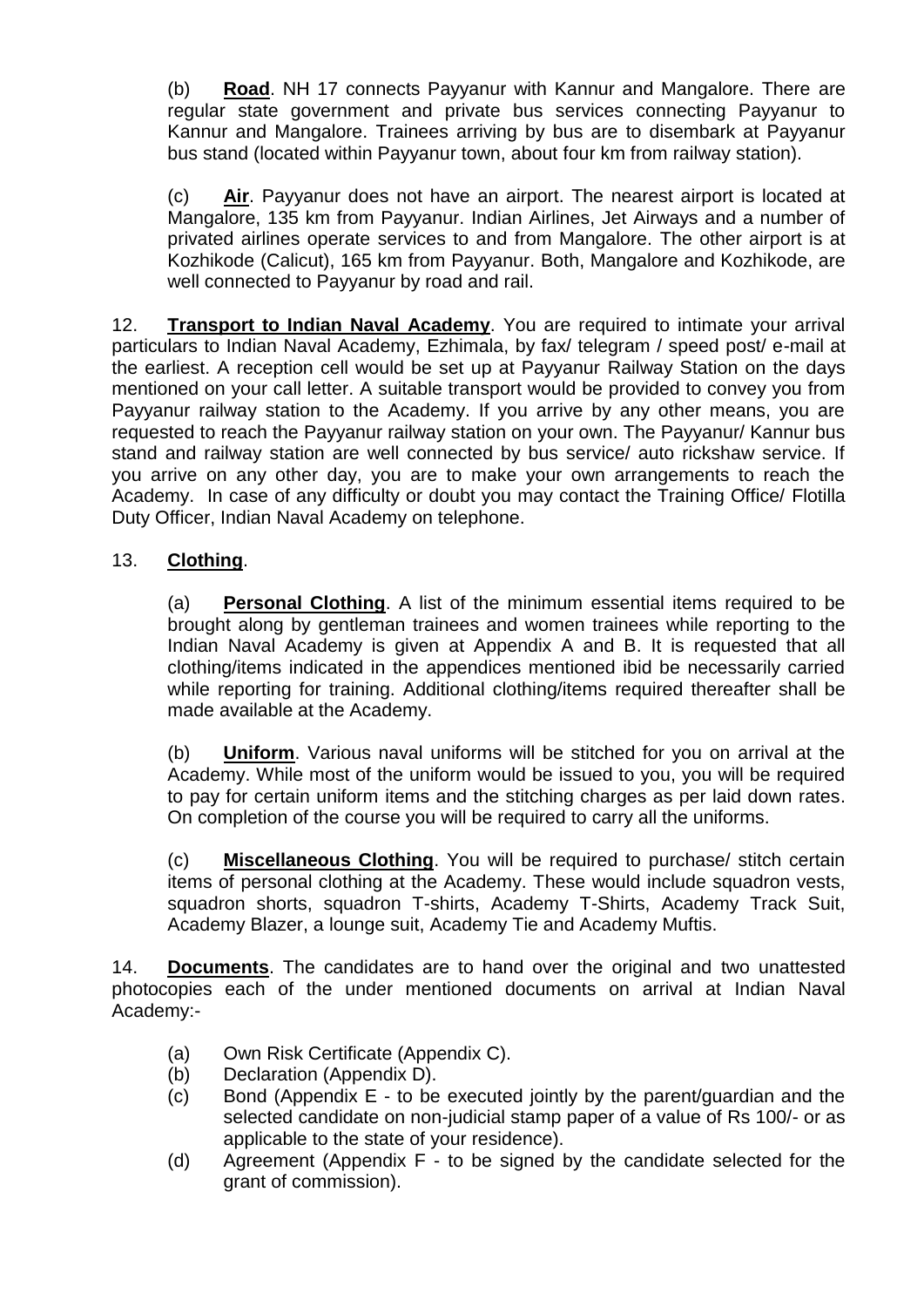- (e) Appointment letter/telegram sent by Integrated Headquarters, Ministry of Defence (Navy) intimating selection of the candidate.
- (f) Class X passing certificate (matriculation certificate).
- (g) Class X mark sheet.
- (h) Class XII passing certificate.
- (j) Class XII mark sheet.
- (k) Degree certificate.
- (l) Degree final year mark sheet (including mark sheets for all previous years/ semesters).
- (m) PAN Card (If applied for but not received then relevant documents)

15. **Deposit Money**. You have an option to open an account in the local branches of State Bank of India, Naval Academy Branch, Ezhimala, ICICI Bank, Payyanur or HDFC Bank, Kannur. You are required to bring a sum of 35000/- in the form of two Demand Drafts (one for Rs. 29000/- and second for Rs. 6000/-) drawn in favour of either of the above listed banks and will be deposited in your account. Delays are sometimes encountered in the promulgation of Government of India Gazette pertaining to your appointment as a Sub Lieutenant and consequent remittance of pay into your bank accounts. The deposit money is thus a safety net to cater for basic expenditure during training, if a delay takes place in remittance of your pay into your saving bank account. This deposit money would be used to meet the following expenses:-

| <b>Srl</b> | <b>Services</b>                                         | <b>Charges</b>          |
|------------|---------------------------------------------------------|-------------------------|
| (a)        | Pocket/personal expenses                                | Rs 5,000/- @ Rs 1,000/- |
|            |                                                         | per month               |
| (b)        | Expenses on laundry, civilian bearer, hair              | Rs 4950/- @ Rs 990/-    |
|            | cutting and other sundry services                       | per month               |
| (c)        | Expenses on stitching/ purchase of Rs 16,000/-          |                         |
|            | Academy blazer, Pinstripe Suit, Uniforms,               |                         |
|            | Academy tie, Academy mufti, formal wear                 |                         |
|            | including footwear, Academy sportswear,                 |                         |
|            | jogging shoes, jungle boots, swimming                   |                         |
|            | trunk/suits, satchels and other stationery              |                         |
| (d)        | Travelling expenses for proceeding to next   Rs 2,000/- |                         |
|            | duty station or home station on leave on                |                         |
|            | completion of the Naval Orientation Course              |                         |
|            | (though you would be entitled to free journey           |                         |
|            | warrants, you will have to meet other                   |                         |
|            | expenses enroute)                                       |                         |
| (e)        | Table money charge and subscriptions for                | Rs 3,750/- @ Rs 750/-   |
|            | Cadets' Mess                                            | per month               |
| (f)        | Contingency                                             | Rs 3,300/-              |

16. **Initial Settling Down**. When you report at Indian Naval Academy you will be entering a regimented and disciplined environment, which is quite different from civilian life. Not many of you would have experienced such an environment. The stresses and strains that you will feel initially are a part of the settling down process. The academic, physical, mental and moral training that you will undergo is designed to achieve certain minimum standards for your all round development, which is a prerequisite for every officer of the Indian Navy.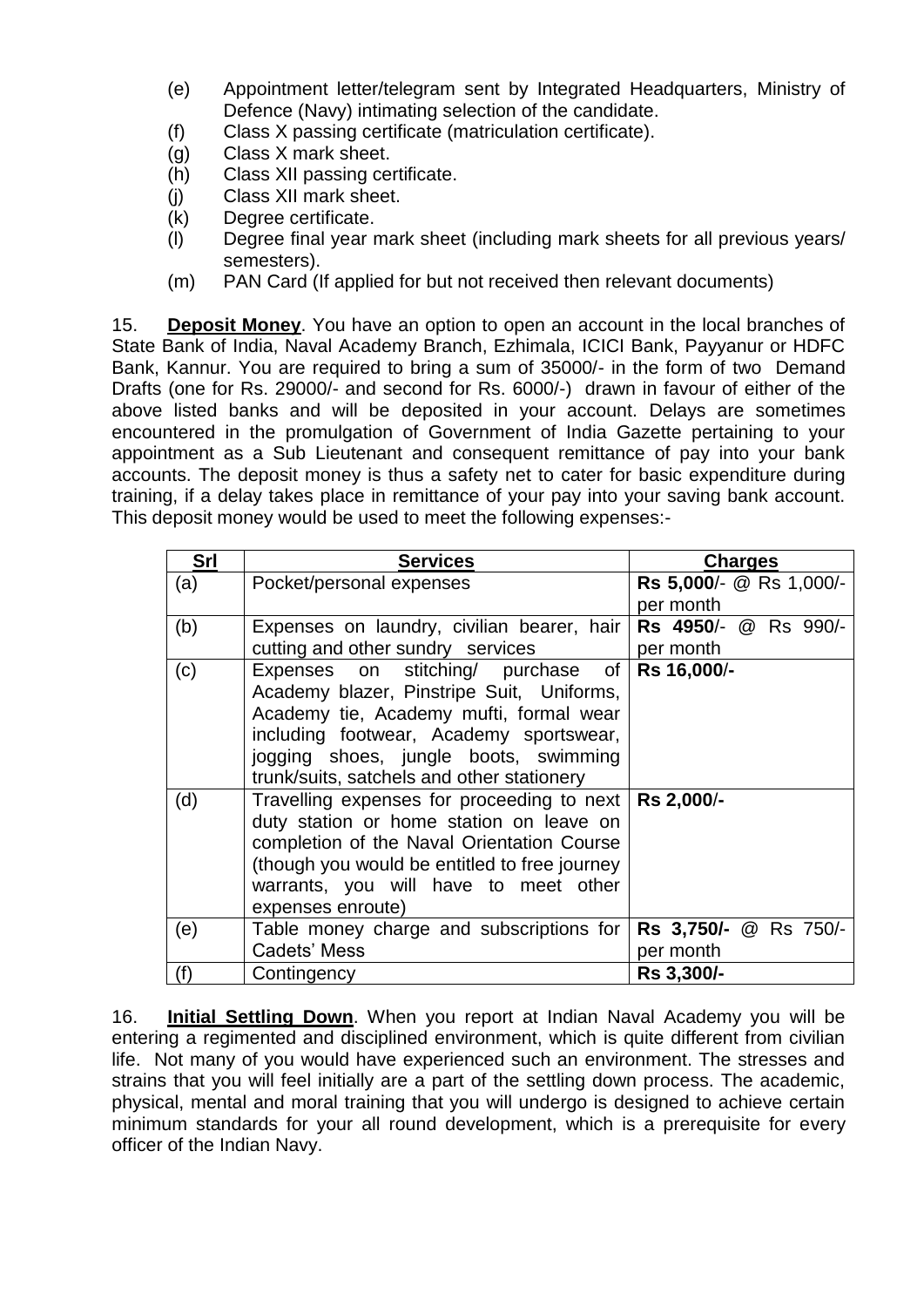17. **Encouragement from Parents**. Parents/Guardians of trainees may note that the initial stresses and strains that the trainee is undergoing may be evident from his letters to them from the Academy after reporting. They are advised to encourage and guide their child/ward to help him/her in adapting to and settling down in this disciplined environment. One of the ways of taking a step in this direction is to allow your son/daughter to travel alone from home to the Academy and not accompanying them on this journey.

18. **Resignation**. Despite all our encouragement and help, should you feel that you are unable to adapt to the service environment, you may resign from the navy after paying the cost of training and allied charges as fixed by the Government of India from time to time. If you apply for resignation within a period of 14 days of reporting to Indian Naval Academy, you shall be sent on leave pending formal and final approval from the Government. If you resign after 14 days, you will be allowed to proceed on leave pending withdrawal only on approval from Integrated Headquarters, Ministry of Defence (Navy) subject to final and formal approval from Government of India and recovery of cost of training and allied charges.

19. **Prohibited Items**. You are not to bring any of the following to the Academy:-

(a) Dogs or other pets.

# (b) Wireless sets (**mobile phones if carried are to be deposited on arrival for safekeeping**).

- (c) Car, motorcycle, bicycles.
- (d) Air guns, firearms and ammunition.
- (e) Private servants.
- (f) Wines, spirits, liquors, drugs and intoxicants.
- (g) Articles of value or jewellery.
- (h) Electric heaters.
- (j) Music system.
- (k) Eatables of any nature.
- (l) Stuffed toys, decorative items, posters, etc.

(m) Cigarettes or other smoking material (smoking is prohibited at Indian Naval Academy).

20. **Discipline**. You would be subject to Naval Law in accordance with the Navy Act 1957 from the time you report to the Academy for the Naval Orientation Course.

21. **Leave**. Except for leave on medical or extreme compassionate grounds, no leave would be granted during the period of training. You may, however, be permitted to proceed outside the Academy premises on Sundays and holidays subject to meeting certain stipulations. While proceeding home on leave or travelling to the next duty station, on completion of the Naval Orientation Course, you are entitled to travel in II AC on free railway warrant.

# **FACILITIES AT INDIAN NAVAL ACADEMY**

22. **Sports and Games**. Sports and games are conducted every day to develop trainees' interest and proficiency in outdoor games as also sportsmanship. To this end, modern facilities are exist for football, hockey, basketball, volleyball, tennis, badminton, squash, cricket, swimming and all water sports at the Indian Naval Academy.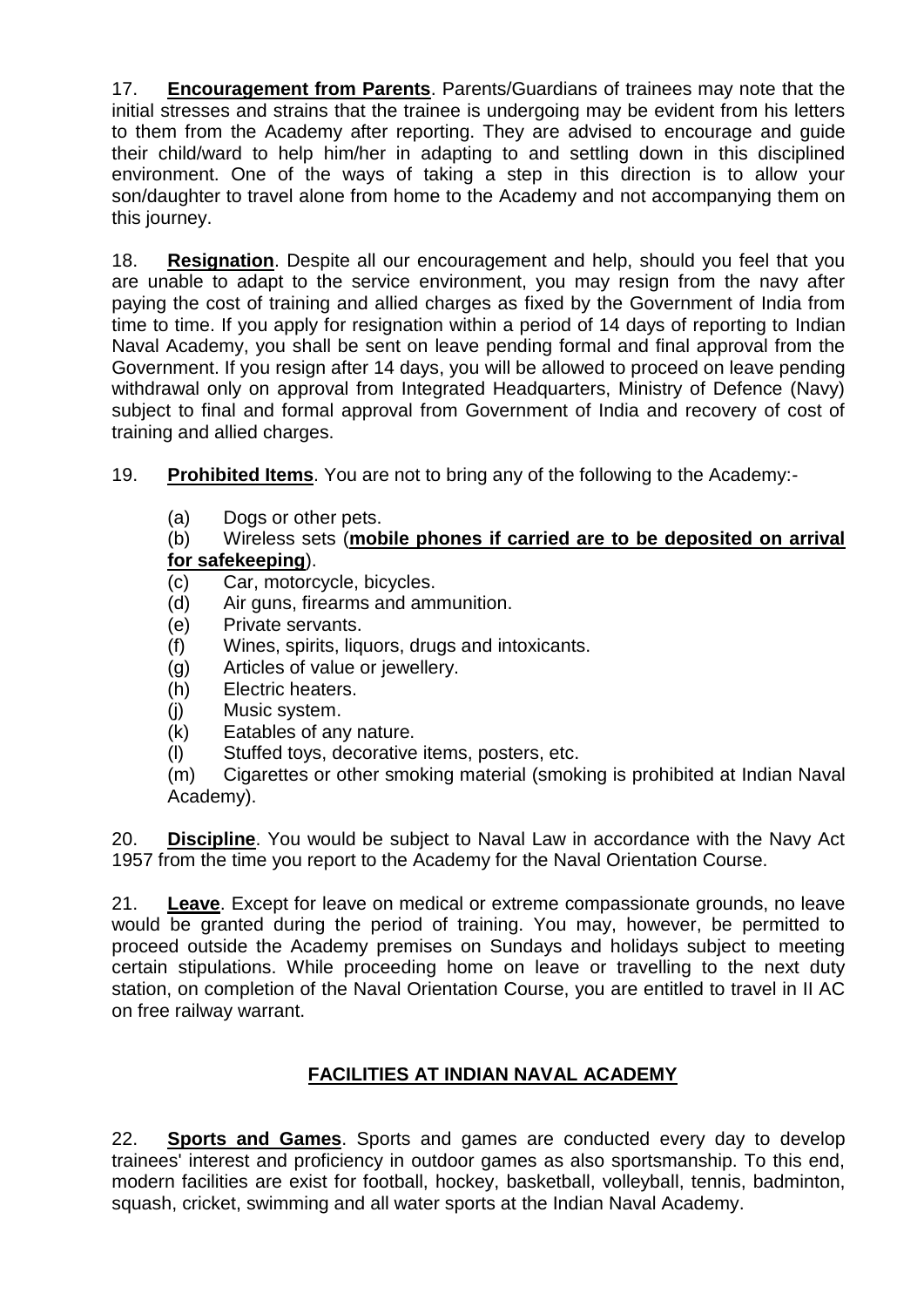23. **Extra-Curricular Activities**. Extra-curricular activities such as quiz, debates, snap talks, prepared talks and dramatics/ music competitions are conducted to improve the overall personality of a trainee. The trainees are also provided opportunity to take part and develop interest in various hobby club activities such as yachting, trekking, sailing,Para gliding, kite surfing, shooting archery, etc. which could be pursued by them during their leisure time.

24. **Cinema**. A modern auditorium cum cinema hall is being constructed in the premises of the Academy. At present various classics revealing the traits of military leadership and training documentaries are screened on Saturday evenings in the mini auditorium located within the Academy Main Building Complex (Aryabhatta).

25. **Library**. The Indian Naval Academy has a well-stocked library with over 20000 books on various subjects including fiction and classics. Several leading periodicals and newspapers in English and Hindi also provide adequate reading material. Trainees are tasked to review books to inculcate the habit of reading in them and to help them hone their English writing skills.

26. **Canteen**. A Canteen outlet functions within the base for sale of toiletries, clothing and other items of common use. Specific timings are promulgated for trainees to avail the services of the canteen.

27. **Cafeteria**. A cafeteria functions within the training area of the Academy. It offers fast food, sweets, cold drinks and oriental as well as traditional menu at a reasonable price. The trainees can have meals and snacks against cash payment and also entertain guests and visitors at the cafeteria.

28. **Amenities**. The following facilities are also available: -

- (a) Tailoring service.
- (b) Stationery and General store.
- (c) Trainees Saloon.
- (d) Laundry.
- (e) STD booth.
- (f) Broadband Internet (this facility is available within the squadrons).
- (g) Cobbler facility.
- (h) ATM's of SBI, HDFC, ICICI and Axis Bank.

29. **Transport**. Transport is provided to trainees for training purposes only. The trainees are not allowed to keep any form of private/personal transport.

30. **Medical Facilities**. A Medical Inspection Room (mini hospital) is available at Indian Naval Academy. A 64-bed hospital with state of the art facilities is under construction. There are many large military and civil hospitals in the vicinity of the Academy where trainees are referred for specialised medical treatment, if required. Medical treatment is provided free of cost to the trainees.

31. **Cultural and Social Activities**. These activities are conducted from time to time for all round development of the trainees. They include the following: -

- (a) Inter Squadron Dramatics.
- (b) Inter Squadron Debate.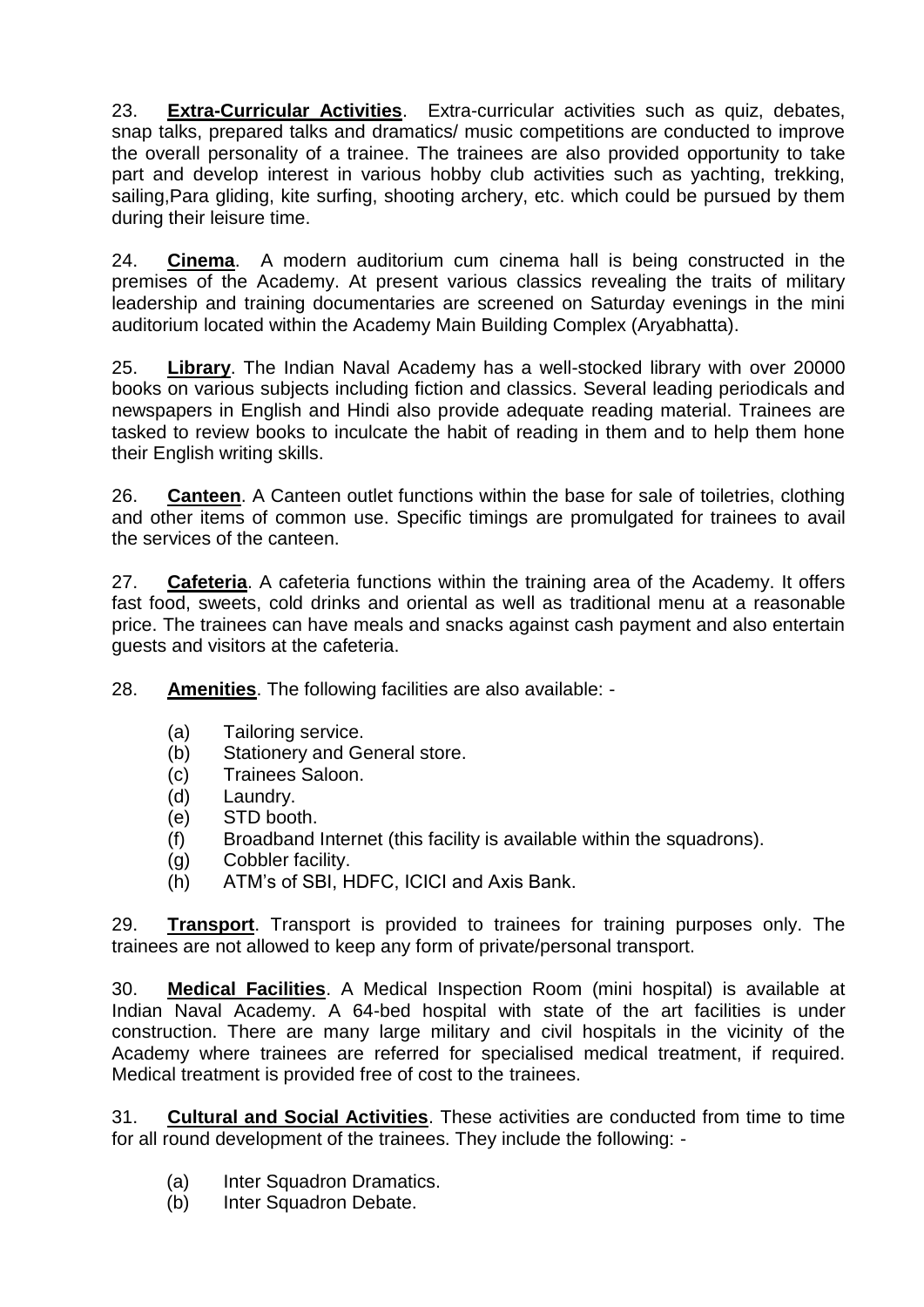- (c) Inter Squadron Quiz.
- (d) Academy Dinner Night.
- (e) Squadron Socials

32. **Guest Lectures and Practice Public Speaking**. Guest lectures by eminent personalities are organised periodically. Prepared talks and snap talks are also conducted regularly, wherein trainees are given the opportunity to develop their oratory skills.

33. **Messing**. While under training at the Academy, you will be messing in the Trainees' Mess. You will be provided with entitled messing and allied services (including light, water, and conservancy and part payment of laundry). Entitled messing or allowance in lieu, will not, however, be admissible during vacations, when you are permitted to leave the Academy premises.

34. **Accommodation**. You will be provided with free accommodation and would be obliged to live in the accommodation allotted. Permission to live out will not be granted in any case and you will have to be responsible for the upkeep of the accommodation allotted to you.

35. **Telephone Calls**. An STD booth with 12 terminals is located in the Cafeteria where Trainees are permitted to make STD calls. Trainees are not permitted to keep mobile phone at the Academy and deposit their mobile phones on arrival for safe keeping.

36. **Incoming STD Calls from Parents/Guardians**. Incoming calls from next of kin/guardians will be entertained only on the days and timings as below at designated phones located in the Squadrons: -

| (a) | All Saturdays        | 1700-2200 h     |
|-----|----------------------|-----------------|
| (b) | All Sundays/holidays | $1000 - 2200$ h |

37. **Civilian Bearers**. Civilian bearers or orderlies are employed to carry out various chores, so that the trainees can focus on training activities.

38. **Internet**. A broadband internet facility operates from the Computer room in each Squadron and from the library during stipulated times.

39. **Bank**. A branch of the State Bank of India with an ATM facility is functional in the campus. In addition, ATM of HDFC and ICICI bank are available in close proximity to the trainees' accommodation area. You will be required to open a bank account on arrival (if not opened prior joining) and shall be given an ATM card immediately. Alternately, you may choose to open an account in either of these banks at your home town and carry along necessary documents/ATM card for transactions at Ezhimala. Trainees are not permitted to keep more than Rs 1000/- in cash within the Academy. Branches of all major banks and their ATM facilities are located at Kannur.

# **ORGANISATION AND TRAINING**

40. **Organisational Structure**. The Indian Naval Academy organisational structure is designed to provide optimum resources for the conduct of training. The main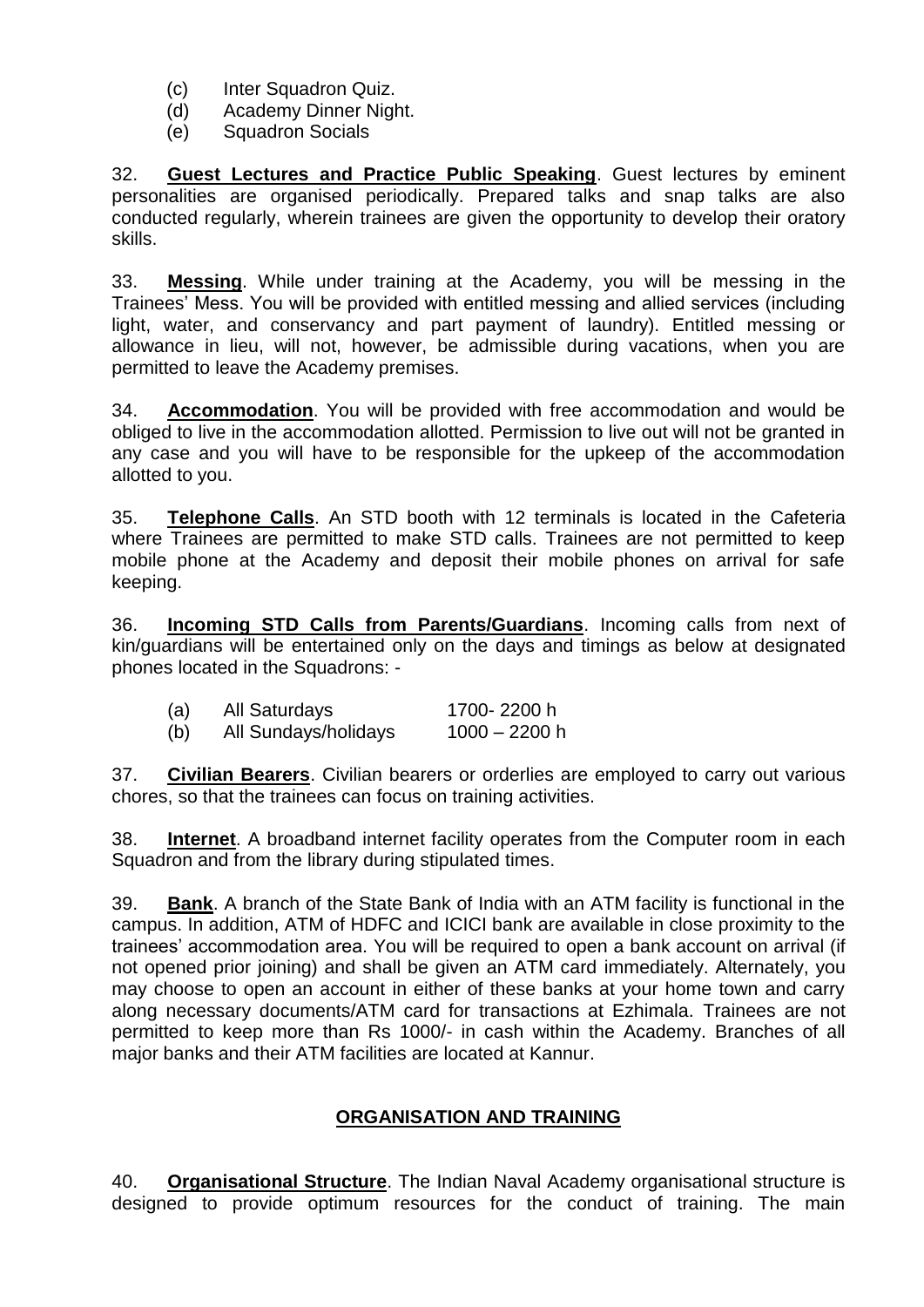departments under The Commandant are Training Faculty, Academic Faculty, Administration (including base depot ship, INS Zamorin), Logistics and Medical (including Naval Hospital Navjeevani). All matters relating to trainees fall under the purview of the Training Faculty. The Training Faculty deals with professional training in naval service subjects, and all forms of outdoor training. All matters pertaining to trainees such as accommodation, messing, discipline etc are also dealt by the Training Faculty. The administration, logistics and medical departments provide vital support for the conduct of training.

41. **Decorum of Training**. Being the 'cradle' for all officer entrants of the Navy and Coast Guard, it is imperative that all trainees at the Indian Naval Academy maintain the highest standards of turnout and self-discipline.

42. **Initial Training**. The period of initial training is 22 weeks training for trainee SLts/ Cadets. On completion of ab-initio training you shall proceed for specialised training in your respective branches at various training establishments/ ships of the Indian Navy. Some of you may also proceed on leave prior specialised training as per a detailed plan which will be intimated on arrival at eth Academy.

43. **Major Service Subjects Covered**. The list of various service subjects covered for Naval Orientation course is placed at Appendix G.

44. **Examination**. Examinations are conducted at various stages during the course and trainees are graded for performance based on a prescribed scale. Incentives for excellence in service subjects include book prizes, awards, trophies and medals.

45. **Outdoor Training**. The following outdoor activities form an important part of the curriculum: -

(a) **Physical Training (PT)**. PT sessions are conducted in the early mornings and extra coaching is conducted in the afternoons. Beginning with simple exercises, the trainee is gradually conditioned for advanced exercises over a period of ten weeks. The trainee is required to clear the prescribed PT tests by the end of the course. Failure to clear the mandatory physical tests within the laid down period (including grace period) would entail relegation (repetition of the course). The PET standards expected to be passed are as follows: -

| Ser No | <b>Test</b>       | <b>Remark</b>                                          |
|--------|-------------------|--------------------------------------------------------|
|        |                   | Men                                                    |
| (i)    | 2.5 km run        | Less than 11:30 Minutes                                |
| (ii)   | Bent knee sit ups | 25 repetitions                                         |
| (iii)  | Push ups          | 21 repetitions                                         |
| (iv)   | 300 m shuttle     | Less than 59 s                                         |
| (v)    | Swimming          | 50 m any style, 03:00 Minutes floating and<br>5 m jump |
| Women  |                   |                                                        |
| (i)    | 1 mile run        | Less than 11:00 Minutes                                |
| (ii)   | Bent knee sit ups | 20 repetitions                                         |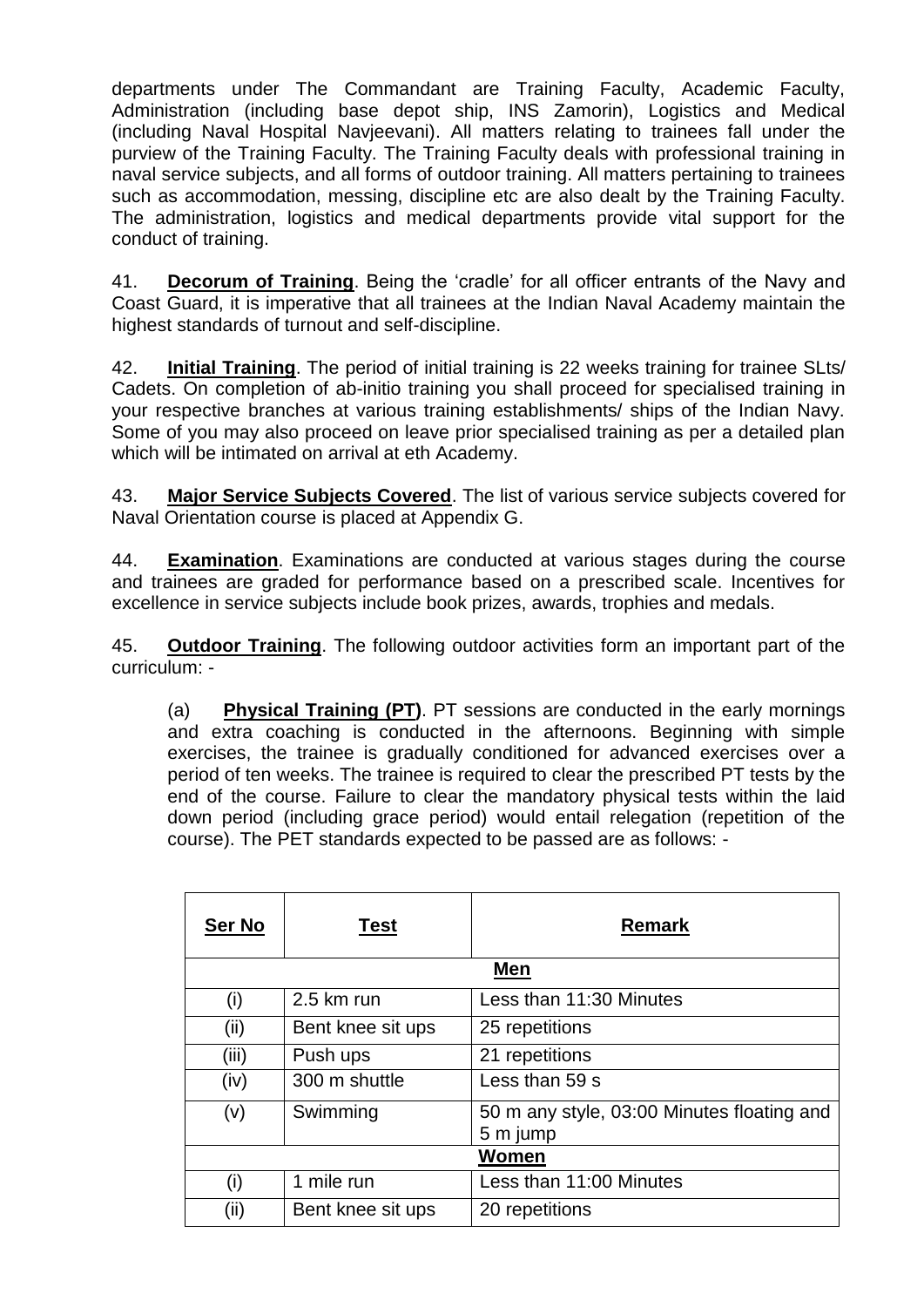| <b>Ser No</b> | <b>Test</b>                                      | Remark                                                 |
|---------------|--------------------------------------------------|--------------------------------------------------------|
| (iii)         | Shot put throw $(12 \mid 4.5 \text{ m})$<br>lbs) |                                                        |
| (iv)          | 60 m sprint                                      | Less than 10 s                                         |
| (v)           | Jump and reach                                   | 11" and more                                           |
| (vi)          | Swimming                                         | 50 m any style, 03:00 Minutes floating and<br>3 m jump |

(b) **Swimming.** Swimming is compulsory and all trainees are required to clear the basic swimming test before the end of course. The basic swimming test consists of swimming 50 m (Breast Stroke) followed by 03:00 min standing floating and 5 m jump (Standing-Feet down) for men and 3 m jump (Standing-Feet down) for women while wearing a full sleeve shirt and a pair of trousers. You are advised to take swimming coaching classes and achieve some proficiency before you report to the Academy.

(c) **Watermanship Training (WST)**. Theoretical as well as practical instructions are imparted in watermanship. Sufficient practical classes are conducted, so as to enable the trainee to understand the parts of a boat rig the sails of a boat and handle the boats in water. Proficient trainees are also given the opportunity to sail in Enterprise Class dinghies as part of the hobby club activities. Watermanship activities include:-

(i) Pulling/sailing training in 27 feet service whaler boat (rowing and sailing boat).

- (ii) Sailing (yachting) in Enterprise Class dinghy (sailboat).
- (iii) Power boat handling.

(d) **Drill & Small Arms Training**. Drill is the bedrock of discipline. Instructions in squad drill, as part of a contingent, are imparted from the beginning of the course till completion. Rifle and sword drill form an integral part of parade training. Trainees are also taught how to lead a contingent/ squad. Small Arms training are an integral part of the training curriculum. The trainees are taught to handle and fire a variety of small arms during their stay at the Academy.

(e) **Camps**. During the course, the trainees would proceed for an outdoor camp of four days duration. During the camp, trainee would be acquainted with aspects of map reading, land fighting and survival in hostile terrain as well as long distance sailing.

(f) **Outbound Visits**. The trainees would also visit various civil/military establishments during outbound educational trips organised by the Academy.

46. **Passing Out Parade (POP)**. A Passing out Parade is held at the end of the course wherein successful trainees pass out of the Indian Naval Academy and proceed for their next phase of training.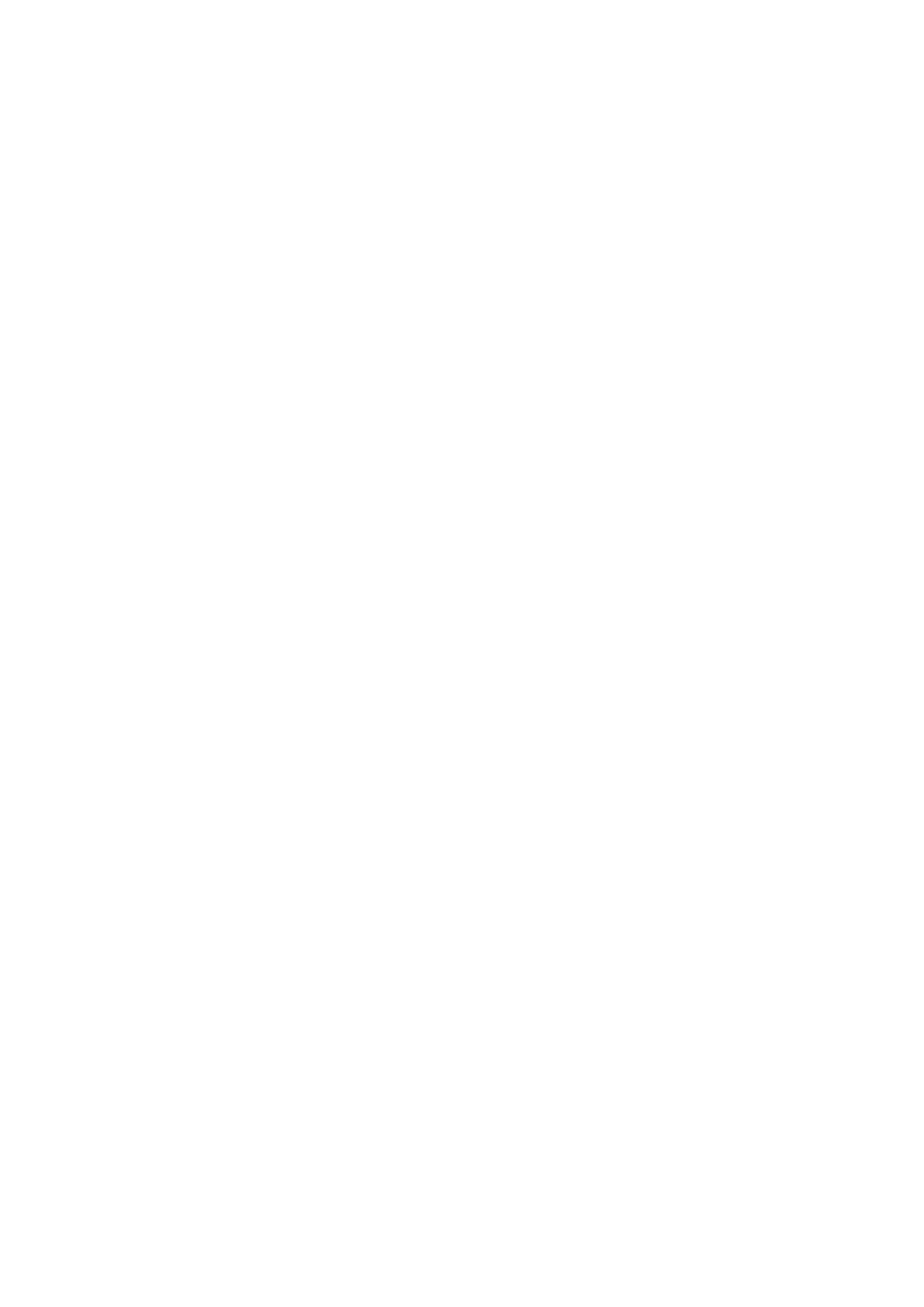Appendix A (Refers to Para 13)

# **LIST OF CLOTHING - MEN TRAINEES**

# 1. **Personal Clothing**

| (b)<br>Neck tie<br>: One<br>Pure white full sleeve readymade shirts with no pleats<br>(c)<br>& front borders/ Half Sleeves shirts with no pleats<br>Vests cotton (white sleeveless e.g. VIP Bonus)<br>: Twelve<br>(d)<br>Underwear (readymade white)<br>: Twelve<br>(e)<br>Towels (plain white Turkish large)<br>: One<br>(f)<br>: One<br>Sleeping suits (Light Blue)<br>(g)<br>Handkerchiefs (plain white)<br>: Twelve<br>(h)<br>Trousers (black colour with single pleat outwards)<br>: Two<br>(j)<br>Civil clothing<br>(k)<br>: Four pairs<br>Alarm clock<br>: One<br>(1)<br>Black shoes - Derby Pattern (without the toe piece, e.g.<br>(m)<br>Bata Ambassador)<br>: One pair<br>Torch pocket (size to suit carrying in shirt pocket)<br>: One<br>(n)<br>Black leather sandals with back strap<br>: One pair<br>(p)<br><b>Bathroom slippers</b><br>: One pair<br>(q)<br>White and black thread with buttons and at least two needles<br>(r)<br>2.<br><b>Sports Clothing</b><br>White T-shirts with collars (plain white half sleeves)<br>: Two<br>(a)<br>White shorts (plain white, single pleat, without elastic)<br>: Two<br>(b)<br>Swimming cap (maroon colour for Sikh personnel only)<br>: One<br>(c)<br>Personal sports gear like racquets etc<br>(d) | : Six pairs each |  |  |  |
|-----------------------------------------------------------------------------------------------------------------------------------------------------------------------------------------------------------------------------------------------------------------------------------------------------------------------------------------------------------------------------------------------------------------------------------------------------------------------------------------------------------------------------------------------------------------------------------------------------------------------------------------------------------------------------------------------------------------------------------------------------------------------------------------------------------------------------------------------------------------------------------------------------------------------------------------------------------------------------------------------------------------------------------------------------------------------------------------------------------------------------------------------------------------------------------------------------------------------------------------------------------------|------------------|--|--|--|
|                                                                                                                                                                                                                                                                                                                                                                                                                                                                                                                                                                                                                                                                                                                                                                                                                                                                                                                                                                                                                                                                                                                                                                                                                                                                 | : One/ Three     |  |  |  |
|                                                                                                                                                                                                                                                                                                                                                                                                                                                                                                                                                                                                                                                                                                                                                                                                                                                                                                                                                                                                                                                                                                                                                                                                                                                                 |                  |  |  |  |
|                                                                                                                                                                                                                                                                                                                                                                                                                                                                                                                                                                                                                                                                                                                                                                                                                                                                                                                                                                                                                                                                                                                                                                                                                                                                 |                  |  |  |  |
|                                                                                                                                                                                                                                                                                                                                                                                                                                                                                                                                                                                                                                                                                                                                                                                                                                                                                                                                                                                                                                                                                                                                                                                                                                                                 |                  |  |  |  |
|                                                                                                                                                                                                                                                                                                                                                                                                                                                                                                                                                                                                                                                                                                                                                                                                                                                                                                                                                                                                                                                                                                                                                                                                                                                                 |                  |  |  |  |
|                                                                                                                                                                                                                                                                                                                                                                                                                                                                                                                                                                                                                                                                                                                                                                                                                                                                                                                                                                                                                                                                                                                                                                                                                                                                 |                  |  |  |  |
|                                                                                                                                                                                                                                                                                                                                                                                                                                                                                                                                                                                                                                                                                                                                                                                                                                                                                                                                                                                                                                                                                                                                                                                                                                                                 |                  |  |  |  |
|                                                                                                                                                                                                                                                                                                                                                                                                                                                                                                                                                                                                                                                                                                                                                                                                                                                                                                                                                                                                                                                                                                                                                                                                                                                                 |                  |  |  |  |
|                                                                                                                                                                                                                                                                                                                                                                                                                                                                                                                                                                                                                                                                                                                                                                                                                                                                                                                                                                                                                                                                                                                                                                                                                                                                 |                  |  |  |  |
|                                                                                                                                                                                                                                                                                                                                                                                                                                                                                                                                                                                                                                                                                                                                                                                                                                                                                                                                                                                                                                                                                                                                                                                                                                                                 |                  |  |  |  |
|                                                                                                                                                                                                                                                                                                                                                                                                                                                                                                                                                                                                                                                                                                                                                                                                                                                                                                                                                                                                                                                                                                                                                                                                                                                                 |                  |  |  |  |
|                                                                                                                                                                                                                                                                                                                                                                                                                                                                                                                                                                                                                                                                                                                                                                                                                                                                                                                                                                                                                                                                                                                                                                                                                                                                 |                  |  |  |  |
|                                                                                                                                                                                                                                                                                                                                                                                                                                                                                                                                                                                                                                                                                                                                                                                                                                                                                                                                                                                                                                                                                                                                                                                                                                                                 |                  |  |  |  |
|                                                                                                                                                                                                                                                                                                                                                                                                                                                                                                                                                                                                                                                                                                                                                                                                                                                                                                                                                                                                                                                                                                                                                                                                                                                                 |                  |  |  |  |
|                                                                                                                                                                                                                                                                                                                                                                                                                                                                                                                                                                                                                                                                                                                                                                                                                                                                                                                                                                                                                                                                                                                                                                                                                                                                 |                  |  |  |  |
|                                                                                                                                                                                                                                                                                                                                                                                                                                                                                                                                                                                                                                                                                                                                                                                                                                                                                                                                                                                                                                                                                                                                                                                                                                                                 |                  |  |  |  |
|                                                                                                                                                                                                                                                                                                                                                                                                                                                                                                                                                                                                                                                                                                                                                                                                                                                                                                                                                                                                                                                                                                                                                                                                                                                                 |                  |  |  |  |
|                                                                                                                                                                                                                                                                                                                                                                                                                                                                                                                                                                                                                                                                                                                                                                                                                                                                                                                                                                                                                                                                                                                                                                                                                                                                 |                  |  |  |  |
|                                                                                                                                                                                                                                                                                                                                                                                                                                                                                                                                                                                                                                                                                                                                                                                                                                                                                                                                                                                                                                                                                                                                                                                                                                                                 |                  |  |  |  |
|                                                                                                                                                                                                                                                                                                                                                                                                                                                                                                                                                                                                                                                                                                                                                                                                                                                                                                                                                                                                                                                                                                                                                                                                                                                                 | : As required    |  |  |  |
| White cotton sports socks<br>: Four pairs<br>(e)                                                                                                                                                                                                                                                                                                                                                                                                                                                                                                                                                                                                                                                                                                                                                                                                                                                                                                                                                                                                                                                                                                                                                                                                                |                  |  |  |  |

(f) White Sports (running) shoes (Reebok/Nike/Adidas) : One

**Note**: - Though an endeavor will be made to provide shoes of all sizes, difficulties have been experienced in procuring shoes of sizes other than eight to ten. Considering the short duration of the orientation course, you may want to bring along a pair of jungle boots if you have an odd size.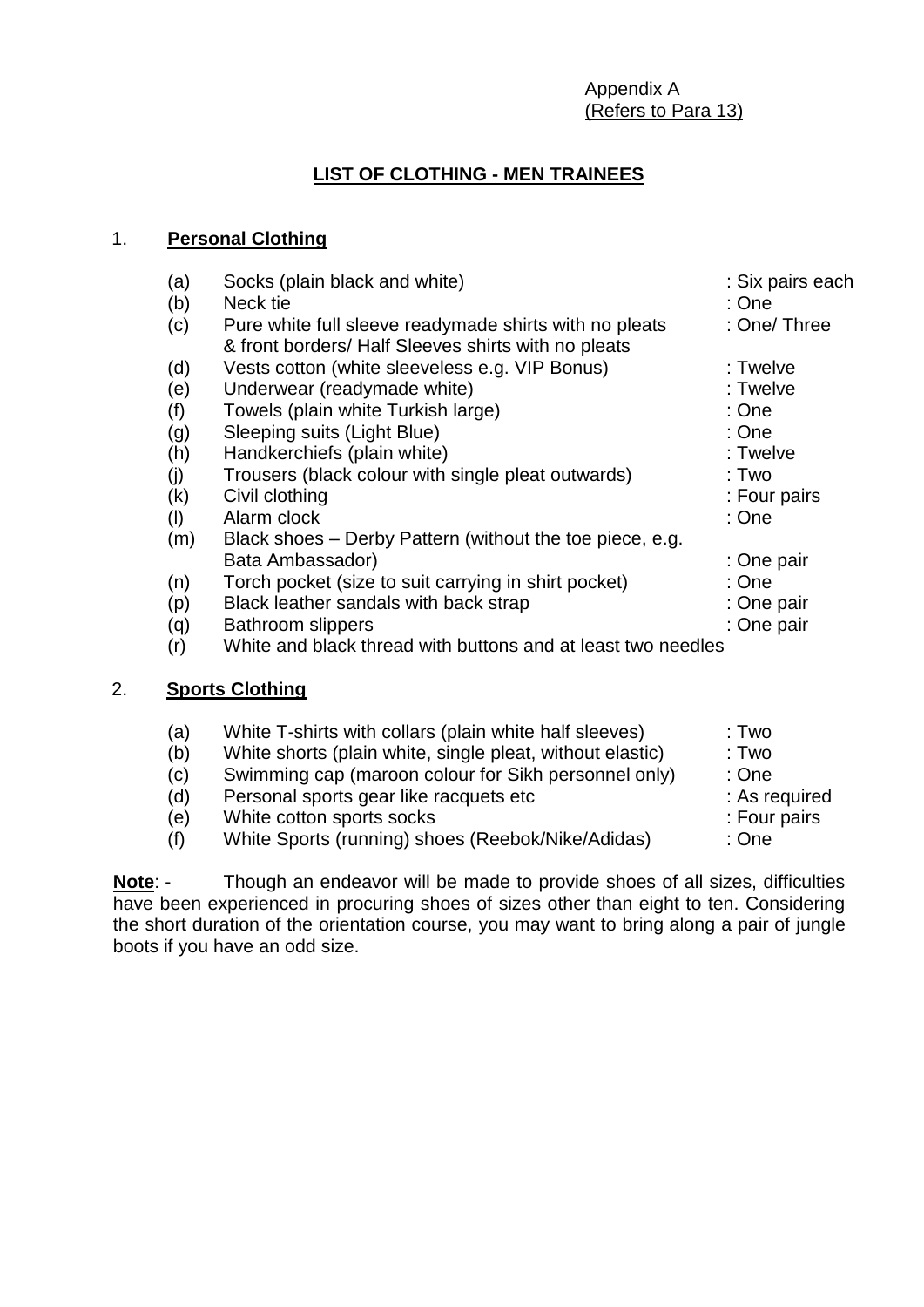Appendix B (Refers to Para 13)

# **LIST OF CLOTHING - WOMEN TRAINEES**

#### 1. **Personal Clothing**

| (a)       | Socks (plain black, nylon)                                   | : Six pairs each |
|-----------|--------------------------------------------------------------|------------------|
| (b)       | Undergarments (readymade white)                              | : Twelve         |
| (c)       | Towels (plain white Turkish large)                           | : One            |
| (d)       | Sleeping suits (Light Blue)                                  | : One            |
| (e)       | Handkerchiefs (plain white without any patterns/ designs)    | : Twelve         |
| (f)       | Sari - any colour/ pattern                                   | : One            |
| (g)       | Civil clothes                                                | : Four pairs     |
| (h)       | Alarm clock                                                  | : One            |
| (j)       | Formal black shoes with normal heel, eg Bata Belle           | : One pair       |
| (k)       | Torch pocket (size to suit carrying in shirt pocket)         | : One            |
| $($ l $)$ | Black leather sandals with back strap                        | : One pair       |
| (m)       | Hair drier (optional)                                        | : One            |
| (n)       | <b>Bathroom slippers</b>                                     | : One pair       |
| (p)       | White and black thread with buttons and at least two needles |                  |
| (q)       | Pure white half sleeve readymade shirts with no pleats       | : Four           |
|           | & front borders                                              |                  |
| (r)       | Black Skirt (cotton blend, length 2 inches above the knee)   | $:$ Three        |
|           | $\overline{A}$                                               |                  |



**Vent on each side seam – 12.5 Cm**

#### 3. **Sports Clothing**

- (a) White T-shirts with collars (plain white half sleeves) : Three
- (b) White shorts (cotton, plain white colour, single pleat, without : Three elastic and length five inches above the knee)
- (c) Swimming suit and cap (dark blue/ navy blue colour) : One<br>(d) Personal sports gear like racquets etc (d) Example: As required
- (d) Personal sports gear like racquets etc
- (e) White cotton sports socks : Four pairs
- (f) Cycling shorts (black and white) : Three each
- (g) Sports undergarments : Three pairs : Three pairs
- (h) White Sports (running) shoes (Reebok/Nike/Adidas) : One
-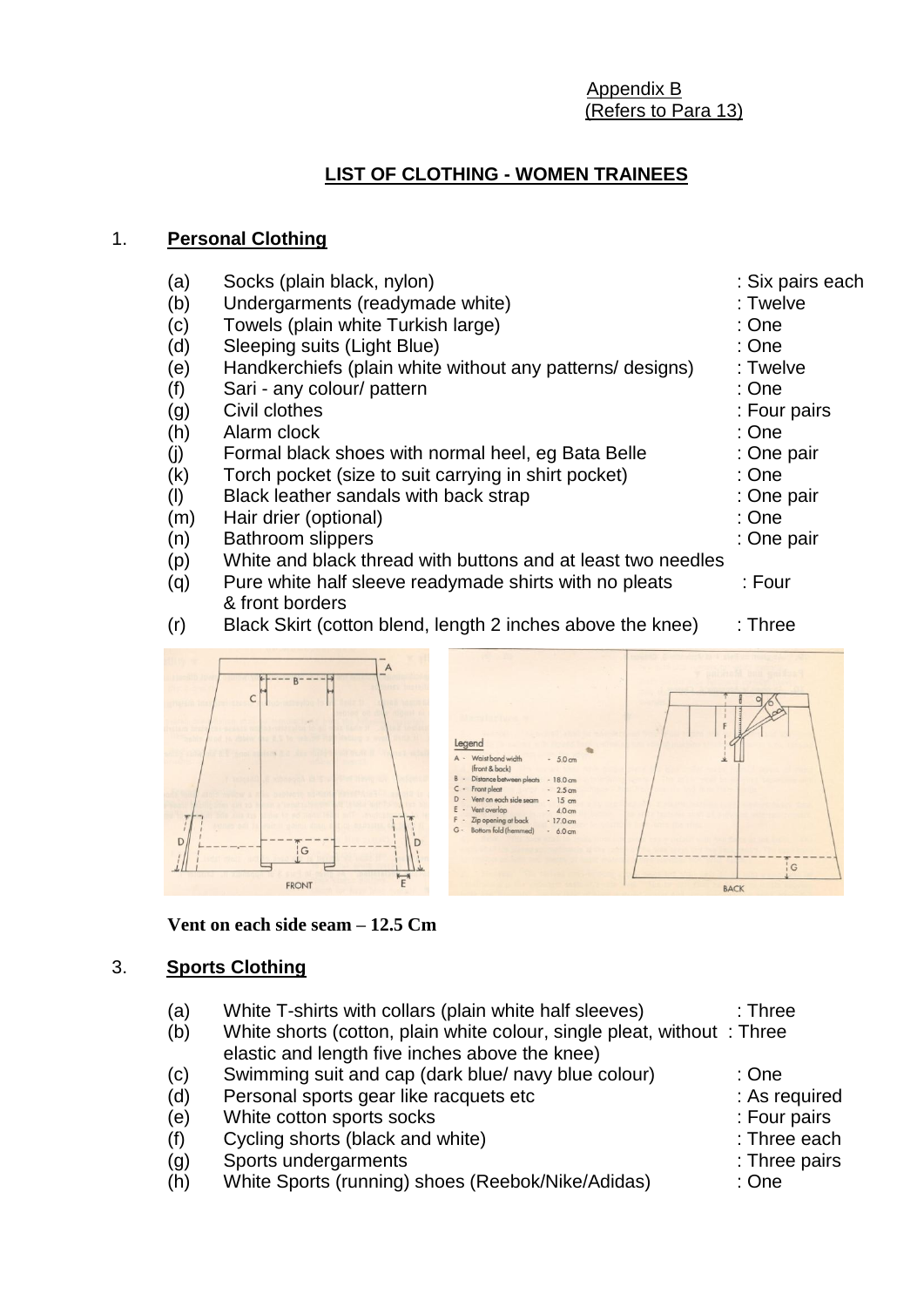**Note**: - Though an endeavor will be made to provide shoes of all sizes, difficulties have been experienced in procuring shoes of sizes lesser than seven. Considering the short duration of the orientation course, you may want to bring along a pair of jungle boots and black shoes (Bata School boy) if you have an odd size. Cycling Shorts are to be worn under the skirts and must be of suitable length so as not to be visible below the skirt or through the vents.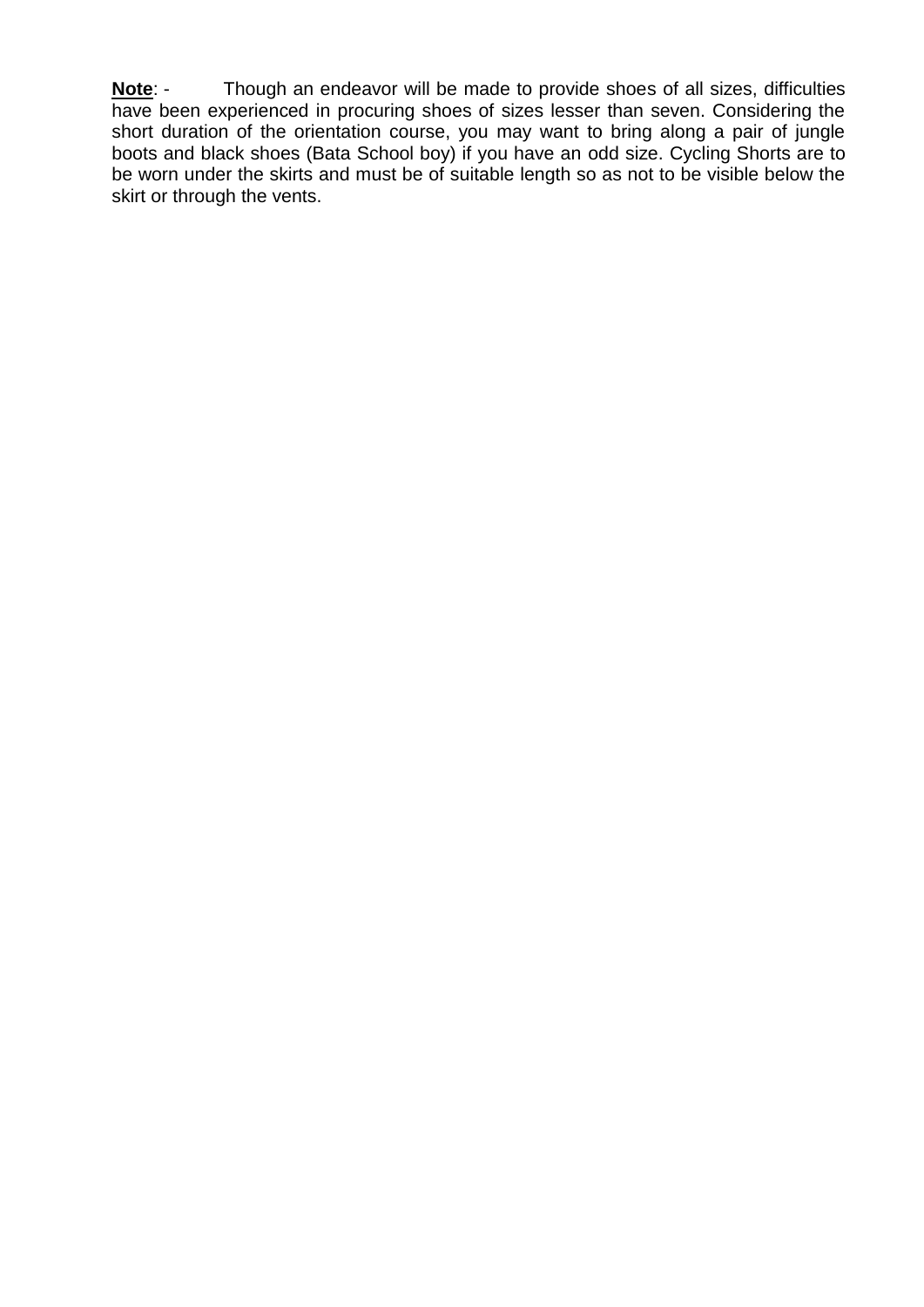Appendix C (Refers to Para 14)

# **OWN RISK CERTIFICATE TO BE SIGNED BY THE CANDIDATE**

I hereby certify that I fully understand that I will, if required, undergo training at the Indian Naval Ships/Establishments with my full and free consent and at my own risk and that I or my legal heirs shall **NOT BE ENTITLED** to claim any compensation or other relief from the Government in respect of any injury which I may sustain in the course or as a result of training given to me at the said Indian Naval Ships/Establishments whether due to the negligence of any person or otherwise.

Place: - Signature of candidate

Date: - (Name in Block Letters)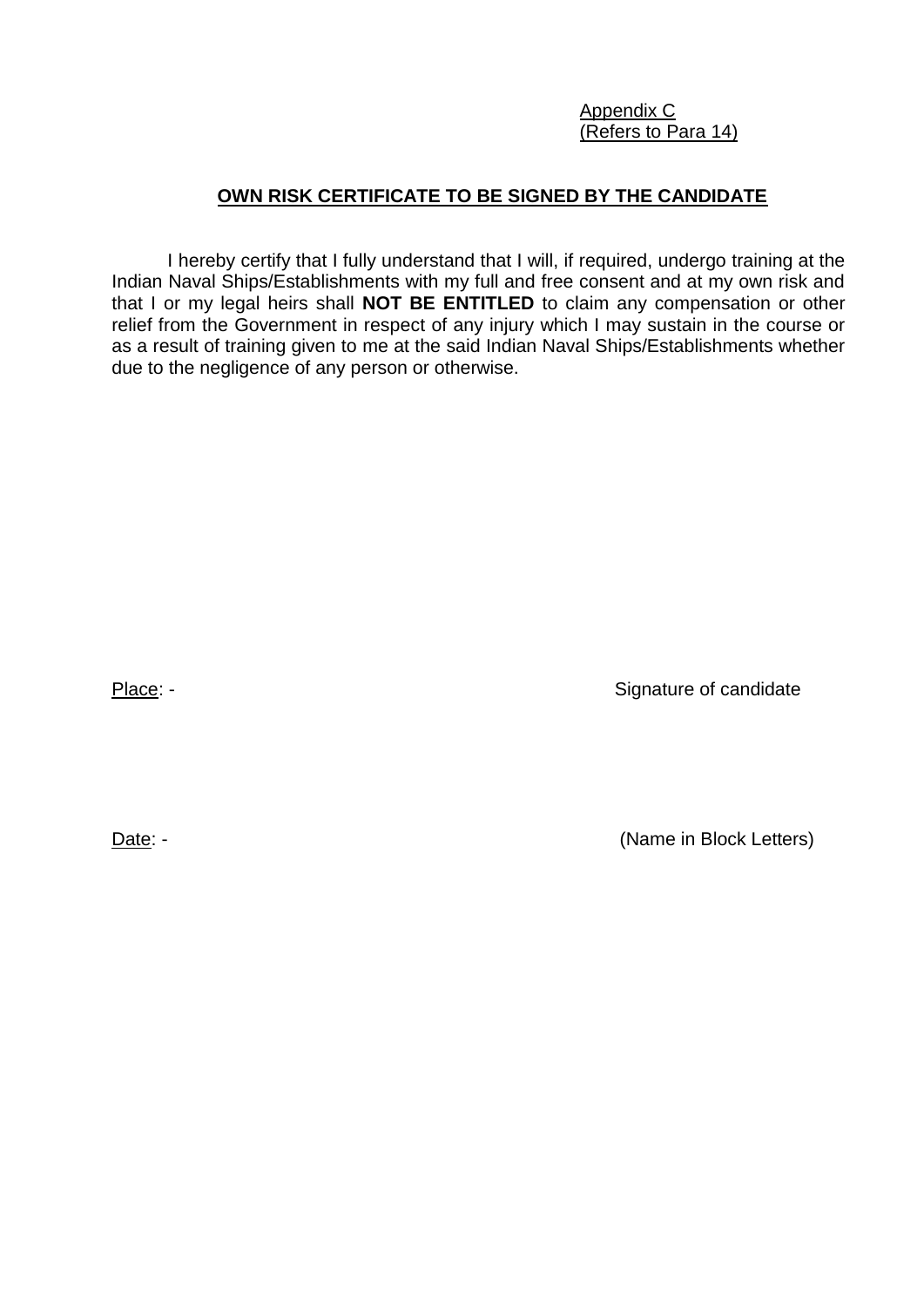#### Appendix D (Refers to Para 14)

# **DECLARATION TO BE SIGNED BY THE CANDIDATES SELECTED FOR TRAINING FOR GRANT OF COMMISSION**

1. I (Name) and in the event of my intervel hereby confirm that in the event of my being selected for another job, I shall not withdraw from the training at Indian Naval Academy/Ship/Establishments to join another post, even if I had applied for it before joining the Indian Navy.

2. **Liability to Refund Cost of Training**. I hereby confirm that in the event of my applying for withdrawal from the Indian Navy, for any reason, I will be liable to pay the entire cost of training that has been incurred by the Government as may be fixed by Integrated Headquarters, Ministry of Defence (Navy) from time to time.

3. **Living Out Privileges**. I fully understand that I will not be permitted to live out or to bring my family to the training establishment for the purpose of staying at the premises.

4. **Marital Status**. I declare that I am not married and shall not marry during the period of training.

**Note**:Candidates who marry whilst undergoing training will be discharged and will be liable to refund all expenditure incurred on them by the Government.

(Name in Capitals) Full Address

(Signature of Witness) (Signature of the Candidate)

Full Address

Date: **Date:** Date: **Date: Date: Date: Date: Date: Date: Date: Date: Date: Date: Date: Date: Date: Date: Date: Date: Date: Date: Date: Date: Date: Date: Date: Date: Date: D**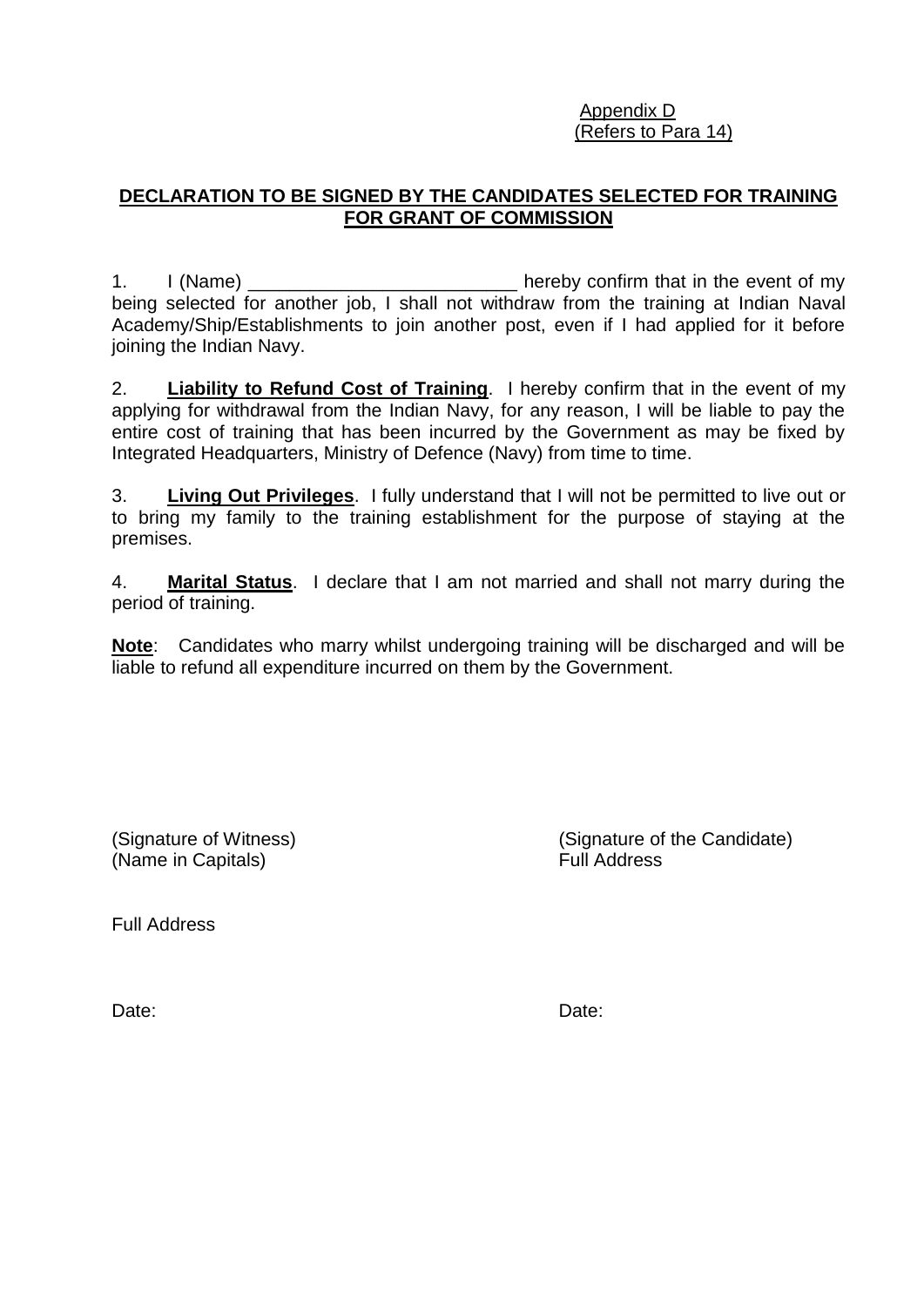Appendix E (Refers to Para 14)

#### **BOND TO BE SIGNED BY THE PARENT/GUARDIAN AND THE OFFICER SELECTED FOR INITIAL TRAINING WITH A VIEW TO BEING COMMISSIONED IN THE INDIAN NAVY (EXECUTED ON NON-JUDICIAL STAMP PAPER)**

1. This agreement made on (*day*) of (*month and year*) between (*Guarantor's full name***)** resident of **(***Guarantor's full address***)**(*hereinafter called 'the guarantor' which expression shall include his personal representative when the context so admits*) and (Officer*'s full name*) son/ward of the aforesaid guarantor (*hereinafter called 'the Officer'*) of the one part and The President of India (*hereinafter called 'The Government' which expression shall include his successor and assigns where the context so admits*) of the other part.

2. Whereas the Officer has been selected by the Government on the terms hereinafter appearing for the purpose of receiving initial training with a view to being commissioned as an officer in the Indian Navy, provided he is considered by the Government to be suitable in all respects and if there is any vacancy.

3. Now it is agreed between the parties referred to above that in consideration of the Officer being selected by the Government for the purpose of the aforesaid training, the guarantor covenants with the Government that the Trainee will attend the aforesaid training as the Government may determine from time to time for the prescribed periods or until he is declared fit, (*as to which the decision of the appropriate authority prescribed by the Government for the time being shall be final*) to grant a commission, unless, he, the Officer is prevented from doing so by death on account of ill health or some other reason over which he, the Officer has no control or by being removed on the ground that the Officer is considered by the said appropriate authority to be unfit to continue as an Officer or to be commissioned.

4. If, for any reason not beyond the control of the Officer, he does not complete the prescribed period of his training or he, the Officer does not accept a commission if offered, as covenanted above, then the guarantor and the Officer shall jointly and severally be liable to pay forthwith to the Government in cash a sum such as the Government shall fix but not exceeding such expenses as shall have been incurred by the Government on account of the Trainee in his training and all money received by the Trainee as pay and allowances from the Government together with interest on the said money calculated at the rate in force for Government loans.

5. And it is lastly agreed that if there is any dispute as to the effect or meaning of these presents, the decision of which has not been expressly herein provided for, the same shall be referred to the decision of the Secretary to the Government of India in the Ministry of Defence, whose decision shall be final. As witness the hands of the parties the day the year first before written.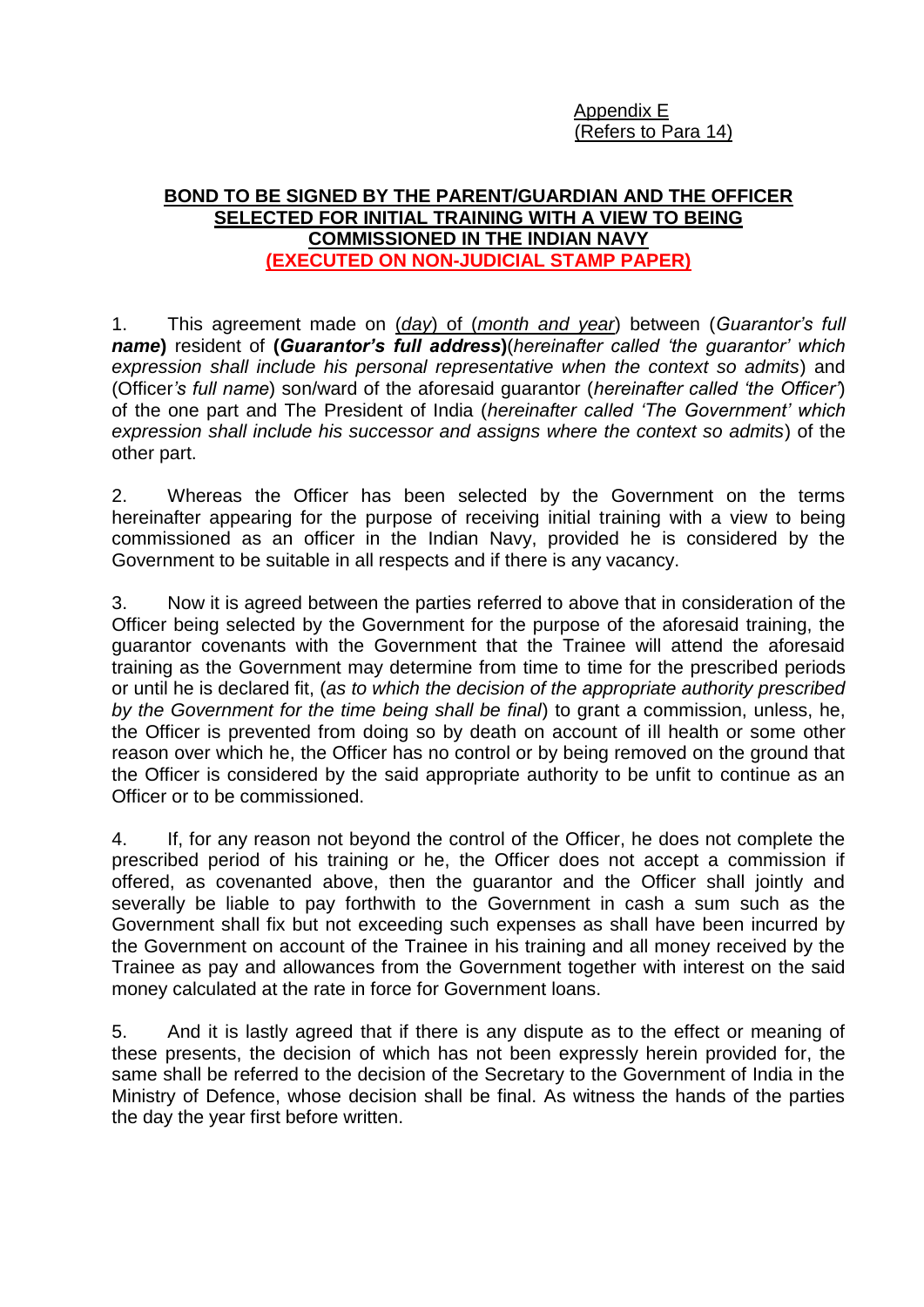Signed by the Guarantor (Name, designation and address to be clearly indicated) in the presence of

Witness (Name, designation and address to be clearly indicated).

Signed by the said Officer (Name and address to be clearly indicated) in the presence of

Witness (Name, designation and address to be clearly indicated).

Signed on behalf of the President of India in the presence of

Witness (Name, designation and address to be clearly indicated).

#### **NOT TO BE INCLUDED IN THE BOND**

**NOTE**: 1. A bond (*or covenant*) is to be executed by the parent/guardian and the selected Officer immediately in acceptance of offer of selection. It should not be executed or stamped until the Candidate has been finally selected by the Government for admission.

> 2. It should be executed on **non-judicial stamp paper**. Necessary Stamp paper is to be purchased by the guarantor (*for explanation of the term guarantor see Para 3 below*) from the local revenue officer. The value of stamp paper required varies with different states. The actual value of the stamp paper on which the agreement (*ie the BOND*), has to be executed should be ascertained by the guarantor from the Superintendent of stamps of the district in which he normally resides.

> 3. The word 'Guarantor' means parent (*father*) or guardian as the case may be. The mother of the Trainee should not execute the BOND, when the father is alive.

> 4. The signature of the guardian is to be witnessed by a serving or pensioned commissioned officer, or any civilian government servant of Gazetted status. The signature is to be witnessed as specified, even when the Guarantor himself happens to be a Gazetted officer.

> 5. The BOND will be signed on behalf of the President of India by the Commandant, Indian Naval Academy, Ezhimala, Kannur, Kerala.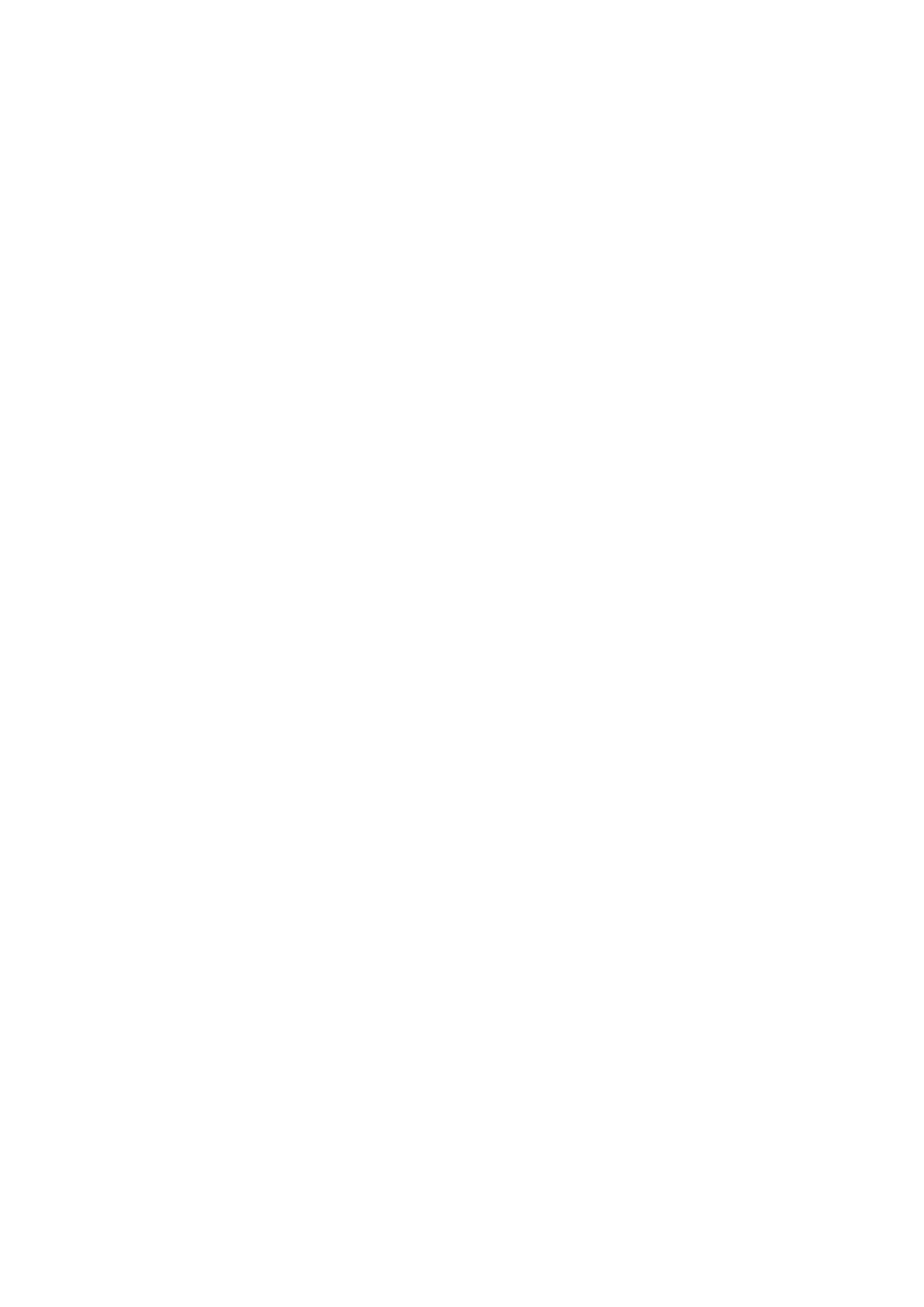Appendix F (Refers to Para 14)

# **AGREEMENT TO BE SIGNED BY OFFICER SELECTED FOR THE GRANT OF COMMISSION (EXECUTED ON NON-JUDICIAL STAMP PAPER)**

THIS AGREEMENT made on (*Date*) day of (*month and year*), of (*Name of the candidate*) son of (*Name of father*) of (*address and place of residence*) hereinafter called the Officer (*which expression shall include his heirs, executors, administrators and representatives where the context so admits*) of the first part AND (*Name of surety*) son of (*Name of surety's father*) (*hereinafter called the surety which expression shall include his heirs, executors, administrators and representatives where the context so admits*) of the second part AND the President of India (*hereinafter called the Government which expression shall include his successors and assigns where the context so admits*) of the third part.

Whereas (*Name of the Officer*) has been selected by the Government, subject to the production to the Government of the documents mentioned below. (*Hereinafter referred to as the said documents*) by **the said in the said of the said of the said such later date** at the said such later date as may be fixed by the Government in this behalf:-

(a)

(b)

NOW THIS WITNESS and the parties hereto hereby agree as follows: -

1. That in consideration of the provisional selection of the Officer and the Surety covenant with the Government that the said documents will be produced to the Chief of the Naval Staff by (*Name of Officer*) or by such later date as may be fixed by the Government.

2. That if, for any reasons the said documents are not produced within the time fixed by the Government for their production as covenanted above, then the officer shall be liable to be removed from Service with the Indian Navy and the officer and the surety shall jointly and severally, be liable to pay forthwith to the Government in cash such sum not exceeding such expenses as shall have been incurred by the Government on account of the officer in respect of the said training (*and the decision of the Government as to amount so payable shall be final*), TOGETHER WITH all monies received by the officer as pay and allowances from the Government with interest on the said monies calculated at the rate in force for Government loans.

3. That the liability of the Surety hereunder shall not in any manner be affected by any time which may be granted, or any other indulgence which may be shown to the Government, nor shall it be necessary for the Government to sue the officer before suing the surety for amounts due hereunder.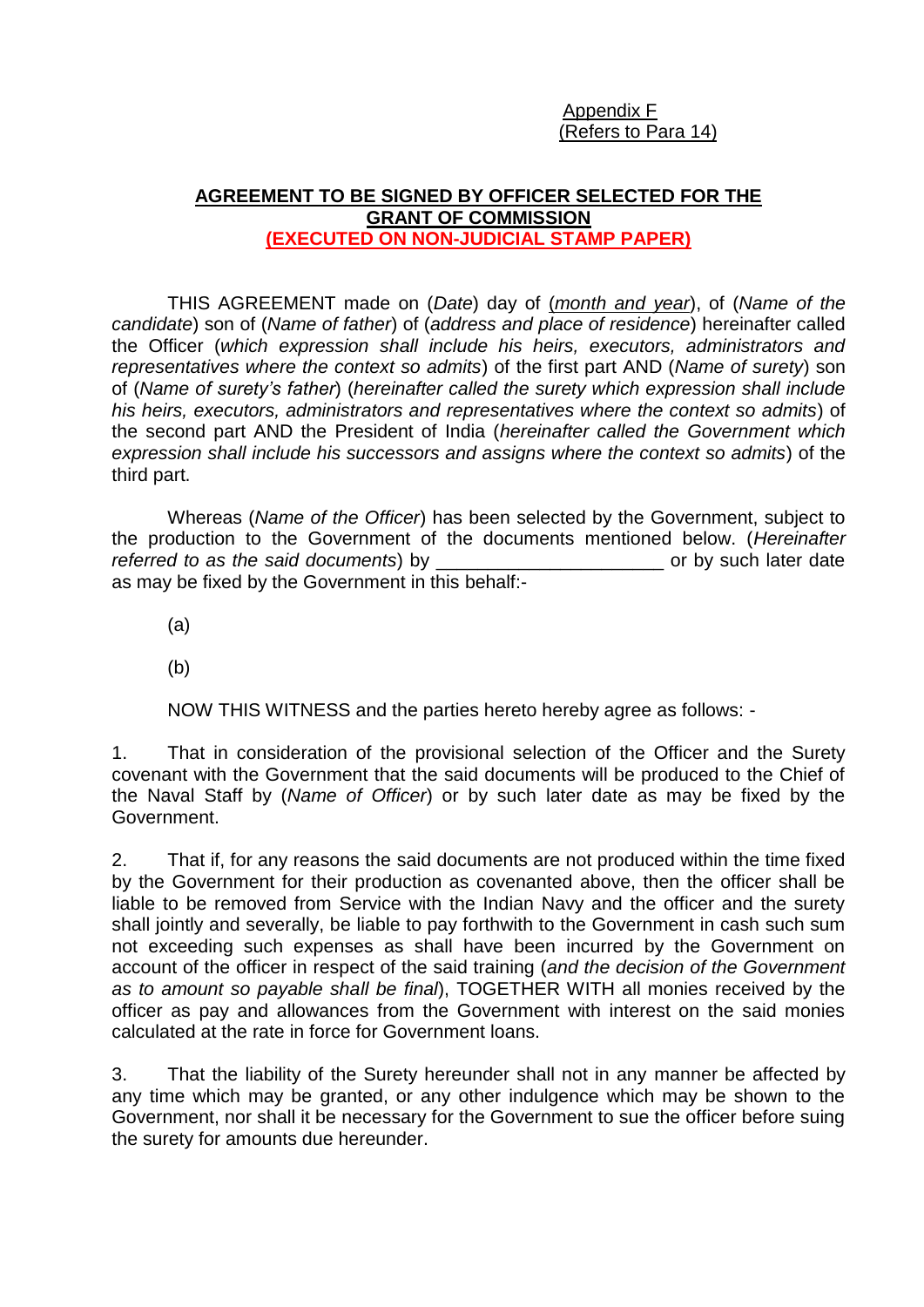4. That if there is any dispute as to the effect or meaning of these presents, the same shall be referred to the decision of the Secretary to the Government of India in the Ministry of Defence whose decision shall be final.

As witness our hands the day and year first above written.

Signed by the officer above named in the presence of

**Witness** 

Signed by the Surety above named in the presence of

**Witness** 

Signed by for and on behalf of the President of India in the presence of

**Witness** 

**NOTES**: - (a) The Agreement Form is to be executed on **non-judicial stamp paper** of proper value, as applicable in the State in which the candidate resides. The necessary stamp paper is to be purchased by the surety from the local Revenue Officer.

> (b) The signature of the surety is to be attested by a serving or pensioned commissioned officer or JCO or any civilian government servant of Gazetted status.

> (c) The Agreement Form should not be stamped or executed until the Government has provisionally selected the candidate.

> (d) Instructions for completion of the blanks in the agreement form are given in the brackets.